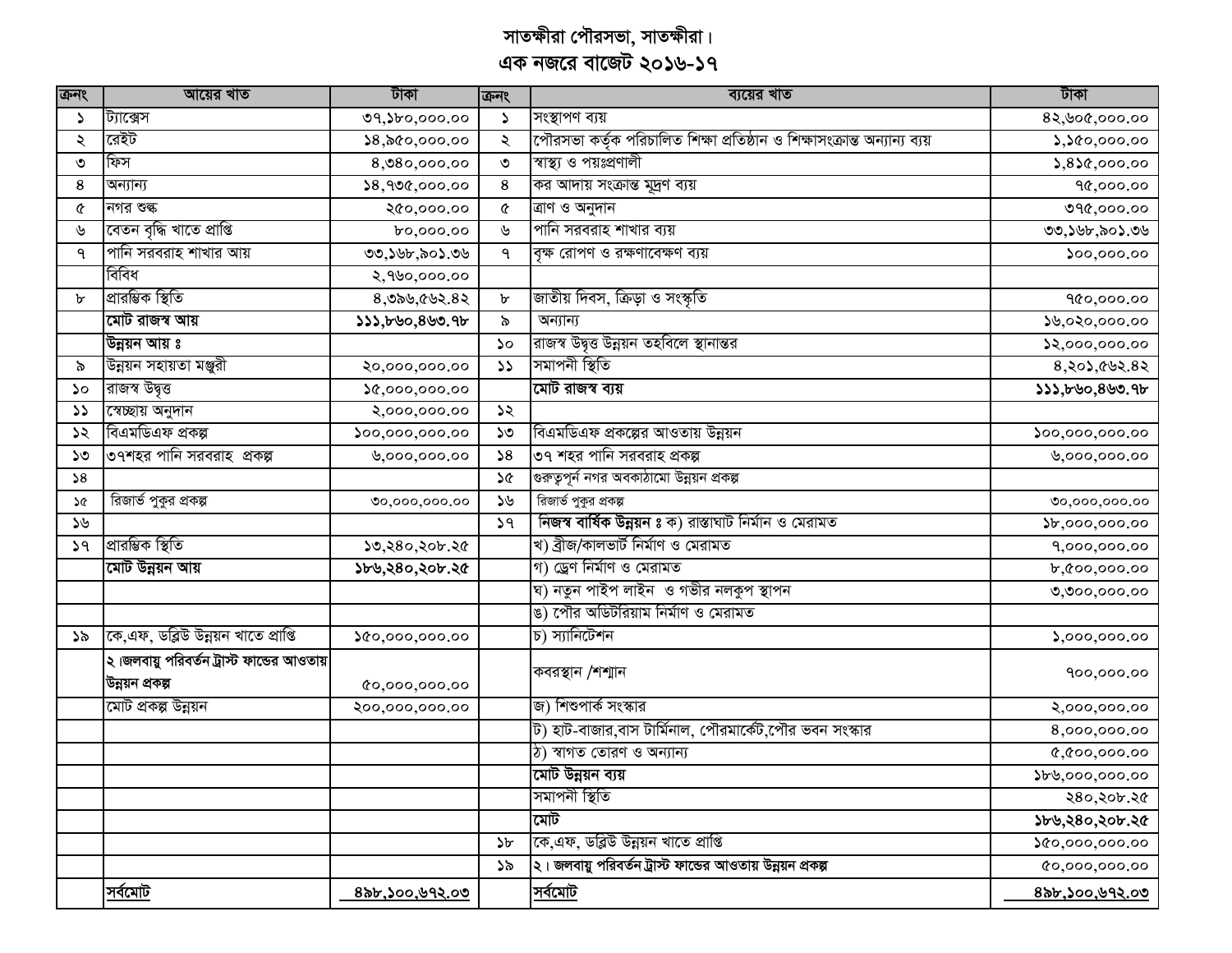# ফরম -ক (বিধি-৩)

## সাতক্ষীরা পৌরসভার বাজেট,

অৰ্থ বছর-২০১৬-২০১৭

বাজেটের উপাদান

| বিবরণ                                     | পূর্ববর্তী বছরের প্রকৃত                       | চলতি বছরের বাজেট বা সংশোধিত | পরবর্তী বছরের বাজেট                     |  |
|-------------------------------------------|-----------------------------------------------|-----------------------------|-----------------------------------------|--|
|                                           | ২০১৪-১৫                                       | বাজেট,২০১৫-২০১৬             | ২০১৬-১৭                                 |  |
| ক) রাজস্ব হিসাব ঃ                         |                                               |                             |                                         |  |
| উপাংশ -১ এর আয়                           | (8), 50, 590.52                               | ৬৬,০০৬,৫৬২.৪২               | ৭৮,৬৯১,৫৬২.৪২                           |  |
| উপাংশ -২ এর আয়                           | 32,000,803.09                                 | ২৩,৬৫৪,৯০১.৩৬               | ৩৩,১৬৮,৯০১.৩৬                           |  |
|                                           | 99,580,998.8                                  | ৮৯,৬৬১,৪৬৩.৭৮               | 333,590,890.95                          |  |
| বাদ ঃ রাজস্ব ব্যয় ঃ                      |                                               |                             |                                         |  |
| উপাংশ -১ এর ব্যয়                         | ७१,১०৫,৮২৭.৭০                                 | $\alpha$ ১,৬১০,০০০.০০       | ७२,४৯०,०००.००                           |  |
| উপাংশ -২ এর ব্যয়                         | $\mathcal{W}, \mathcal{W}, \mathcal{W}$ 00.00 | $\$b,8\&\$$ ,000.00         | २१,७8०,०००.००                           |  |
| মোট ব্যয়                                 | 8৯,০১১,৩২৭.৭০                                 | 90,093,000.00               | ৮৯,৮৩০,০০০.০০                           |  |
| সৰ্বমোট রাজস্ব উদ্বুত্ত                   | ১৪,১২৯,০৪৬.৭৮                                 | ১৯,৫৯০,৪৬৩.৭৮               | ২২,০৩০,৪৬৩.৭৮                           |  |
| খ) উন্নয়ন হিসাব ঃ                        |                                               |                             |                                         |  |
| সরকারী অনুদানঃ                            | ৬,৬০০,০০০.০০                                  | 00,000,000.00               | ২০,০০০,০০০.০০                           |  |
| রাজস্ব উদ্ব্তঃ-                           | ১০,২৩৬,৫৮৩.০০                                 | 0,000,000.00                | 0,000,000.00                            |  |
| স্বেচ্ছায় অনুদানঃ-                       |                                               | 5,000,000.00                | ২,০০০,০০০.০০                            |  |
| বিএমডিএফ                                  |                                               |                             | $\mathcal{S}^{oo},\!oo},\!oo,\!oo,\!oo$ |  |
| ৩৭শহর প্রকল্প                             | ১,৫৩৯,৯৫৬.০০                                  | ৬,०००,०००.००                | ৬,०००,०००.००                            |  |
| রিজার্ভ পুকুর প্রকল্প                     |                                               | 00,000,000.00               | 00,000,000.00                           |  |
| অডিটরিয়াম প্রকল্প                        |                                               | ৬০,০০০,০০০.০০               |                                         |  |
| অন্যান্য                                  |                                               |                             |                                         |  |
| গুরুত্বপূর্ন নগর অবকাঠামো উন্নয়ন প্রকল্প |                                               | ২,০০০,০০০.০০                |                                         |  |
| মোট উন্নয়ন আয়ঃ-                         | ১৮,৩৭৬,৫৩৯.০০                                 | ১৪২,৫০০,০০০.০০              | 599,000,000,00                          |  |
| বাদঃ উন্নয়ন ব্যয় ঃ                      | ১৮,৬৫১,১৯৬.০০                                 | 500,800,000.00              | ১৮৬,০০০,০০০.০০                          |  |
| সাৰ্বিক বাজেট উদ্বত্ত / ঘাটতি             | (298, 669.00)                                 | ৯,১০০,০০০.০০                | $($ ১৩,০০০,০০০.০০ $)$                   |  |
| যোগঃ প্রারম্ভিক জের                       | $8,8$ \$8,bbc.2c                              | 8, ১৪০, ২০৮. ২৫             | ১৩,২৪০,২০৮.২৫                           |  |
| সমাপ্তি জের s-                            | 8, ১৪০, ২০৮. ২৫                               | ১৩,২৪০,২০৮.২৫               | ২৪০,২০৮.২৫                              |  |
|                                           |                                               |                             |                                         |  |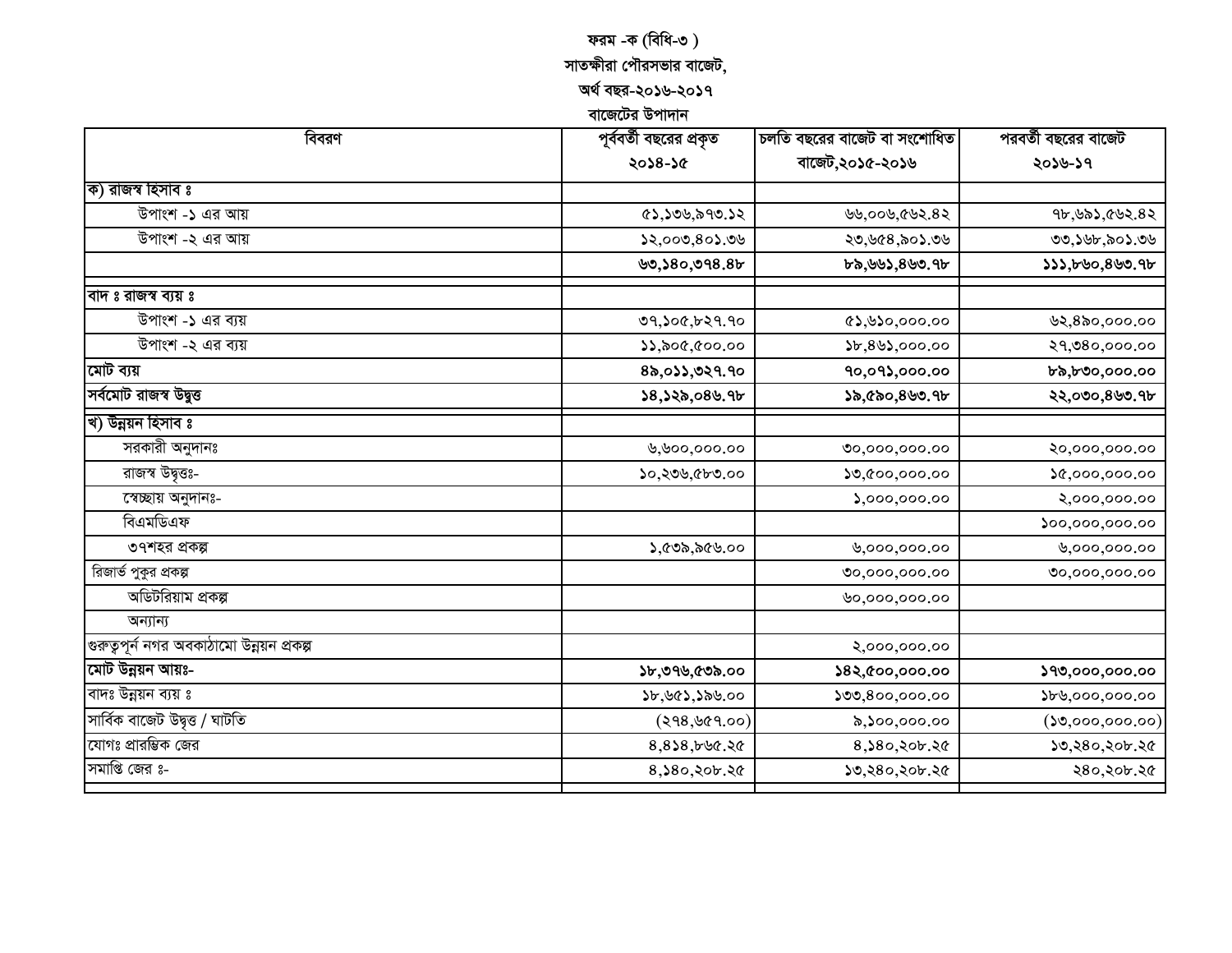### ফরম-খ, বিধি-৩ সাতক্ষীরা পৌরসভার বাজেট অৰ্থ বছর-২০১৬-২০১৭ (ক) রাজস্ব হিসাব , উপাংশ-১

চলতি বছরের বাজেট বা চলতি বছরের বাজেট বা পরবর্তী বছরের বাজেট পূর্ববর্তী বছরের প্রকৃত পরবর্তী বছরের বাজেট পূর্ববর্তী বছরের প্রকৃত সংশোধিত বাজেট সংশোধিত বাজেট আয়ের খাত ব্যয়ের খাত ২০১৪-২০১৫ ২০১৫-২০১৬ ২০১৬-২০১৭ ২০১৪-২০১৫ ২০১৫-২০১৬ ২০১৬-২০১৭ ১। ট্যাক্সেস ঃ ১। সাধারণ সংস্থাপণ ব্যয় ঃ ক) গৃহ ও ভূমির উপর করঃ -ক) মেয়র ও কাউন্সিলরদের সম্মানী ৩,৯৪৫,২৭৭.০০  $0,000,000,00$  $Q, b$ 00,000.00 ৯৬০,০০০.০০ ১৬০,০০০.০০  $5,000,000.00$ ভাতা হাল খ) কর্মকর্তা ও কর্মচারীদের বেতন বকেয়া ৩৭৩,৩৮৭.০০  $5,000,000.00$  $5,000,000.00$ ২১,২৭৩,৪৫০.২০ ২৫,০০০,০০০.০০  $00,000,000.00$ ভাতা (ভবিষ্য তহবিলসহ) খ) স্থাবর সম্পত্তি হস্তান্তরজনিত গ) "আনুতোষিক তহবিল" -এ  $50,855,855.00$  $b,000,000.00$  $\lambda, b$ 00,000.00 ২,৭১৭,৬০০.০৫  $0.000,000,000$ ৩,২০০,০০০.০০ কর স্থানান্তর গ) ইমারত নির্মাণ ও পুনঃনির্মাণ ঘ) যানবাহন মেরামত ও যন্ত্রপাতি  $5,902,800.00$  $0.000,000,00$ 2,690,000.00 ৬০৫,১৬১.০০ 900,000.00 600,000.00 ঘ) পেশা, ব্যবসা ও কলিং কর ঙ) ডাক ও টেলিফোন বিল ৩,৫৩৫,৯৫৬.০০ 9,000,000.00 9,900,000.00  $39.668.00$ 80,000.00  $0,000,00$ চ) বিদ্যুৎ বিল ১,৬৬৮,৪৬৪.০০  $5,000,000.00$ ২,০০০,০০০.০০ ঙ) জন্ম, মৃত্যু,বিবাহ ও দত্তক ছ) বৈদ্যুতিক সরঞ্জাম ২১৯.১০৬.৯৩ ২৩০,০০০.০০ ২৫০,০০০.০০ ৩৯৪,৫৪৪.০০ 800,000.00 গ্ৰহণ কর 800,000.00 চ) বিজ্ঞাপণ (সাইনবোর্ড) কর জ) প্রচার ও বিজ্ঞাপণ 233,388.00 २৫०,०००.०० ১১৫,৮৩৯.০০ 800,000.00 ২৪৫,০০০.০০ २१৫,०००.०० ঝ) আসবাবপত্ৰ ক্ৰয় ৩৪.৬০৬.০০ 800,000.00  $000,000,00$ ছ) প্রমোদ কর (সিনেমা)  $8,88,00$  $00,000,00$  $0.000,00$ ঞ) ভ্ৰমন ভাতা  $$8\%$ , 90 $\$$ .00 ২৫০,০০০.০০ २१৫,०००.०० ট) ছাপা ও মনিহারী দ্রব্যাদি  $280, b99.00$ २२৫,०००.०० २१৫,०००.०० জ) অযান্ত্রিক যানবাহন কর (রিক্সা ব্যাটারী চালিত রিক্সা, ঠ) শিশু জন্ম নিবন্ধন খরচ ৩,০৬৩.০০ ২৫,০০০.০০ ২৫৫,০০০.০০  $0,000,00$  $0,000,00$ ভ্যান) মোট ৩৭,১৮০,০০০.০০ মাট ২৬,৩২০,৭৮৫.৯৮ ৩৩,৩৬৫,০০০.০০ ২৮,২৭২,৪৬৬.২৫ 80,000,000.00 ৩৩,৩৩০,০০০.০০

হিসাব রক্ষক সাতক্ষীরা পৌরসভা হিসাব রক্ষণ কর্মকর্তা

সচিব সাতক্ষীরা পৌরসভা

মেয়র সাতক্ষীরা পৌরসভা

 $\blacktriangleright$ 

সাতক্ষীরা পৌরসভা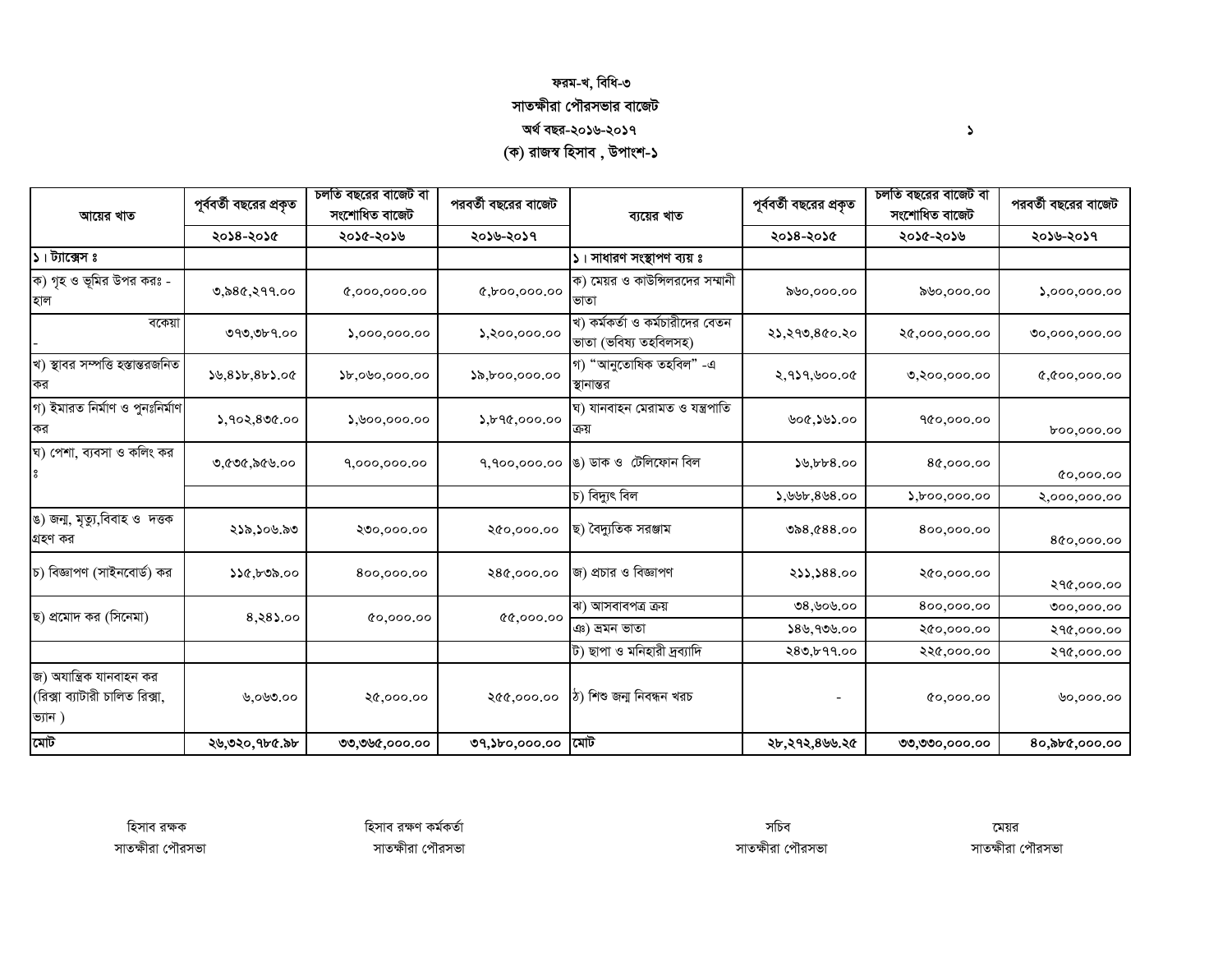## ফরম-খ, বিধি-৩ সাতক্ষীরা পৌরসভার বাজেট

অৰ্থ বছর-২০১৬-২০১৭

(ক) রাজস্ব হিসাব ,উপাংশ -১

| আয়ের খাত                 | পূর্ববর্তী বছরের প্রকৃত    | চলতি বছরের বাজেট বা<br>সংশোধিত বাজেট | পরবর্তী বছরের বাজেট<br>ব্যয়ের খাত | পূর্ববর্তী বছরের প্রকৃত                                                          | চলতি বছরের বাজেট বা<br>সংশোধিত বাজেট | পরবর্তী বছরের বাজেট |               |
|---------------------------|----------------------------|--------------------------------------|------------------------------------|----------------------------------------------------------------------------------|--------------------------------------|---------------------|---------------|
|                           | ২০১৪-২০১৫                  | ২০১৫-২০১৬                            | ২০১৬-২০১৭                          |                                                                                  | ২০১৪-২০১৫                            | ২০১৫-২০১৬           | ২০১৬-২০১৭     |
| পূর্ববর্তী পৃষ্ঠার যোগফল  | ২৬,৩২০,৭৮৫.৯৮              | ৩৩,৩৬৫,০০০.০০                        | 09,560,000.00                      | পূর্ববর্তী পৃষ্ঠার যোগফল                                                         | ২৮,২৭২,৪৬৬.২৫                        | ৩৩,৩৩০,০০০.০০       | 80,000,000.00 |
| ২। রেইট ঃ-                |                            |                                      |                                    | ড) সংবাদ পত্ৰ ও সাময়িকী                                                         | 9,0000                               | 0.000,00            | ২০,০০০.০০     |
| ক) লাইটিং কর ঃ হাল -      | ১,৭৬১,৭৫৬.০০               | ২,৬৫০,০০০.০০                         | ২,৯৫০,০০০.০০                       | ঢ) যানবাহন জ্বালানী                                                              | ১,১৬০,৬৩২.০০                         | 5,000,000.00        | 5,500,000.00  |
| বকেয়া -                  | ১৬৮,০১১.০০                 | 800,000.00                           | 800,000.00                         | ণ) অফিস ইকুইপমেন্টস<br>(কম্পিউটার, ফটোষ্ট্যাট, ফ্যাক্স,<br>এসি) ক্রয় ও  মেরামত  | ১৩৩,৩৯৪.০০                           | 800,000.00          | 00,000,00     |
| খ) কঞ্জারভেন্সি কর হাল -  | ৩,৩৬৫,৫১৮.০০               | 0,800,000.00                         | 0,000,000.00                       | ২। শিক্ষা ব্যয় ঃ                                                                |                                      |                     |               |
| বকেয়া -                  | $\delta$ ob, coo.oo        | 00,000,00                            | ७৫०,०००.००                         | ক) পৌরসভা কর্তৃক পরিচালিত<br>শিক্ষা প্রতিষ্ঠানের শিক্ষক<br>কর্মচারীদের বেতন-ভাতা | 682,83.00                            | ७००,०००.००          | ৬৫০,০০০.০০    |
| গ) পানি কর ঃ হাল -        | ৩,৯৪৫,২৭৭.০০               | 0,000,000,00                         | 0,000,000.00                       | খ) দরিদ্র ও শিশু শিক্ষাথীদের জন্য<br>বই পুস্তক ক্ৰয়                             | ৯৮,৬০০.০০                            | ১২৫,০০০.০০          | 00,000.00     |
| বকেয়া -                  | ৩৭৩,৩৮৭.০০                 | $\mathcal{S},\mathcal{O}$ 00,000.00  | $\lambda,$ २००,०००.००              | গ) দারদ্র ও শিশু শিক্ষার্থীদের<br>অনুদান                                         | ৬৫,৯৫০.০০                            | 290,000.00          | ২০০,০০০.০০    |
|                           |                            |                                      |                                    | ঘ) প্রতিবন্ধী শিশুদের শিক্ষা ব্যয়                                               |                                      | 0,000,00            | 0,000,00      |
| ঘ) জনসেবামূলক পূৰ্ত কাজ ঃ |                            |                                      |                                    | ৩। স্বাস্থ্য ও পয়ঃপ্রনালী ঃ                                                     |                                      |                     |               |
| ৩। ফিস ঃ                  |                            |                                      |                                    | ক) শিশু ও বৃদ্ধদের ওষুধপত্র ও<br>চিকিৎসা                                         | ৩৭১,৯০০.০০                           | 800,000.00          | 00,000.00     |
| ক) লাইসেন্স ঃ             |                            |                                      |                                    | খ) ইপিআই/মা ও শিশু কাৰ্যক্ৰম                                                     | 508,950.00                           | 800,000.00          | 00,000.00     |
| অ) ঠিকাদারী লাইসেন্স      | ৩৬০,৩১৬.০০                 | 800,000.00                           | 800,000.00                         | ময়লা আবর্জনা পরিস্কার<br>গ)                                                     | 0.8866.00                            | 80,000.00           | ১২৫,০০০.০০    |
| আ) প্ৰিমিসেস লাইসেন্স     | 98,000                     | 20,000.00                            | 80,000.00                          | ঘ) ড্রেণ (নর্দমা) পরিস্কার                                                       | 00,000.00                            | ১২৫,০০০.০০          | 500,000.00    |
| খ) পশু জবাই               | $\mathfrak{so}_{2}$ 000.00 | ৬৫০,০০০.০০                           | ७৫०,०००.००                         | ঙ) মশক নিধন                                                                      | ২,৩০০.০০                             | 0,000.00            | 90,000.00     |
| মোট                       | ৩৬,৫৭৮,১৪৩.৯৮              | 89, Cbc,000.00                       | (0, 00, 000, 00)                   | মোট                                                                              | ৩০,৮৫১,২৫৪.২৫                        | ৩৬,৮৬০,০০০.০০       | 80,060,000.00 |

হিসাব রক্ষক সাতক্ষীরা পৌরসভা হিসাব রক্ষণ কর্মকর্তা সাতক্ষীরা পৌরসভা

সচিব সাতক্ষীরা পৌরসভা

মেয়র সাতক্ষীরা পৌরসভা

 $\mathcal{L}_{\mathcal{A}}$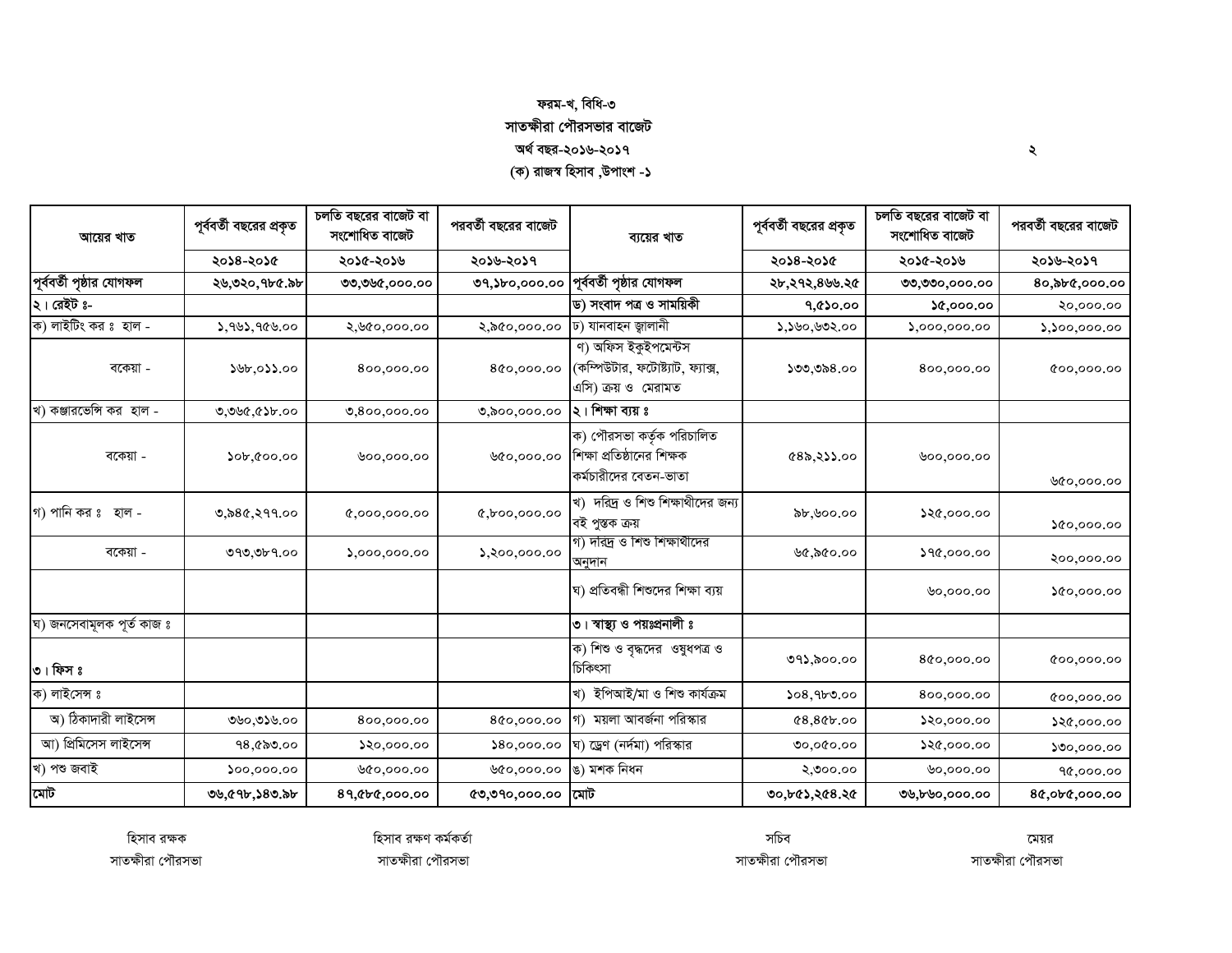## ফরম-খ, বিধি-৩ সাতক্ষরা পৌরসভার বাজেট অৰ্থ বছর-২০১৬-২০১৭

(ক) রাজস্ব হিসাব ,উপাংশ-১

| আয়ের খাত                        | পূর্ববর্তী বছরের প্রকৃত | চলতি বছরের বাজেট বা<br>সংশোধিত বাজেট | পরবর্তী বছরের বাজেট | ব্যয়ের খাত                                                             | পূর্ববর্তী বছরের প্রকৃত | চলতি বছরের বাজেট বা<br>সংশোধিত বাজেট                 | পরবর্তী বছরের বাজেট         |
|----------------------------------|-------------------------|--------------------------------------|---------------------|-------------------------------------------------------------------------|-------------------------|------------------------------------------------------|-----------------------------|
|                                  | ২০১৪-২০১৫               | ২০১৫-২০১৬                            | ২০১৬-২০১৭           |                                                                         | ২০১৪-২০১৫               | ২০১৫-২০১৬                                            | ২০১৬-২০১৭                   |
| পূর্ববর্তী পৃষ্ঠার যোগফল         | ৩৬,৫৭৮,১৪৩.৯৮           | 89, Cbc,000.00                       | (0, 00, 000, 000)   | পূর্ববর্তী পৃষ্ঠার যোগফল                                                | ৩০,৮৫১,২৫৪.২৫           | ৩৬,৮৬০,০০০.০০                                        | 80,060,000.00               |
| গ) পৌর মার্কেট ভাড়া             | ৫১৫,২৬২.০০              | 900,000.00                           | 900,000.00          | চ) কঞ্জারভেন্সি সরঞ্জামাদি                                              | 08,000.00               | 00,000,00                                            | 0,000.00                    |
| ঘ) মার্কেট সেলামী                | ৬৯৪,৫৬৪.০০              | 60,000.00                            | b&0,000.00          | ছ) বিপজ্জনক কুকুর নিয়ন্ত্রণ                                            | 95,000.00               | ২০,০০০.০০                                            | ২৫,০০০.০০                   |
| ঙ) খাজনা                         | ৩৩৯,৬৮৮.০০              | 00,000,00                            | 00,000.00           | 8। কর আদায় সংক্রান্ত মুদ্রণ                                            |                         | 0,000,00                                             | 90,000.00                   |
| চ) নাম পত্তন ফি                  | 0.895,000               | ৬৫০,০০০.০০                           | १२৫,०००.००          | ৫। বৃক্ষ রোপণ ও রক্ষণাবেক্ষণ                                            |                         | 0,000,00                                             | 500,000.00                  |
| ছ) মেলা / কৃষি / পাৰ্ক প্ৰদৰ্শনী |                         | २००,०००.००                           | २२৫,०००.००          | ৬। ত্রাণ ও অনুদান ঃ                                                     |                         |                                                      |                             |
| $8$ । অন্যান্য ঃ                 |                         |                                      |                     | ক) শিক্ষা প্রতিষ্ঠান, ক্লাব ও<br>অন্যান্য সামাজিক প্ৰতিষ্ঠানে<br>অনুদান | ১২,৬০০.০০               | 500,000.00                                           | ১২৫,০০০.০০                  |
| ক) হাটবাজার ইজারা                | ৩,৯৭৪,৪০০.০০            | 8,000,000.00                         | b,000,000.00        | খ) বিভিন্ন ধৰ্মীয় প্ৰতিষ্ঠানে অনুদান                                   | 229,000                 | 280,000.00                                           | 00,000.00                   |
| খ) বাস স্ট্যান্ড ইজারা           | ৬৬০,০০০.০০              | 5,800,000.00                         | ২,০০০,০০০.০০        | গ) জরুরী ত্রাণ                                                          | 50,000.00               | $\mathcal{S}^{oo},\mathcal{O}^{oo},\mathcal{O}^{oo}$ | ২০০,০০০.০০                  |
|                                  |                         |                                      |                     | জাতীয় দিবস উদযাপণ<br>9 <sub>1</sub>                                    | ২৩১,৪২০.০০              | ২৫০,০০০.০০                                           | 000,000.00                  |
|                                  |                         |                                      |                     | $\mathbf{b}$ । শিশুদের খেলাধুলা,ও সংস্কৃতি                              | ১৭৬,৬০০.০০              | 800,000.00                                           | 800,000.00                  |
| গ) বিবিধ বিক্রয়                 |                         | ২০০,০০০.০০                           | ২৫০,০০০.০০          | ৯। পৌর সম্পত্তির খাজনা প্রদান                                           | ৩৮৫,৮২৮.০০              | 000,000.00                                           | 000,000.00                  |
|                                  |                         |                                      |                     | ১০। ভূমি উন্নয়ন<br>কর(৭এলআর)                                           |                         | ২৫০,০০০.০০                                           | ৩৫০,০০০.০০                  |
| ঙ) পাবলিক টয়লেট ইজারা ঃ         |                         | 0,000,00                             | 00,000,00           |                                                                         |                         |                                                      |                             |
|                                  |                         |                                      |                     | ১২। মামলা খরচ                                                           | ১৬২,২৪০.০০              | 90,000.00                                            | $\mathfrak{so}_{2}$ ,000.00 |
| মোট                              | ৪৩,৩৩৫,৩১১.৯৮           | ৫৬,৫৯৫,০০০.০০                        | ৬৬,৮২০,০০০.০০       | মোট                                                                     | ৩২,০৫২,৯৯২.২৫           | ৩৮,৬৩৫,০০০.০০                                        | 89,020,000.00               |

হিসাব রক্ষক সাতক্ষীরা পৌরসভা হিসাব রক্ষণ কর্মকর্তা

সচিব

মেয়র সাতক্ষীরা পৌরসভা

 $\circ$ 

সাতক্ষীরা পৌরসভা

সাতক্ষীরা পৌরসভা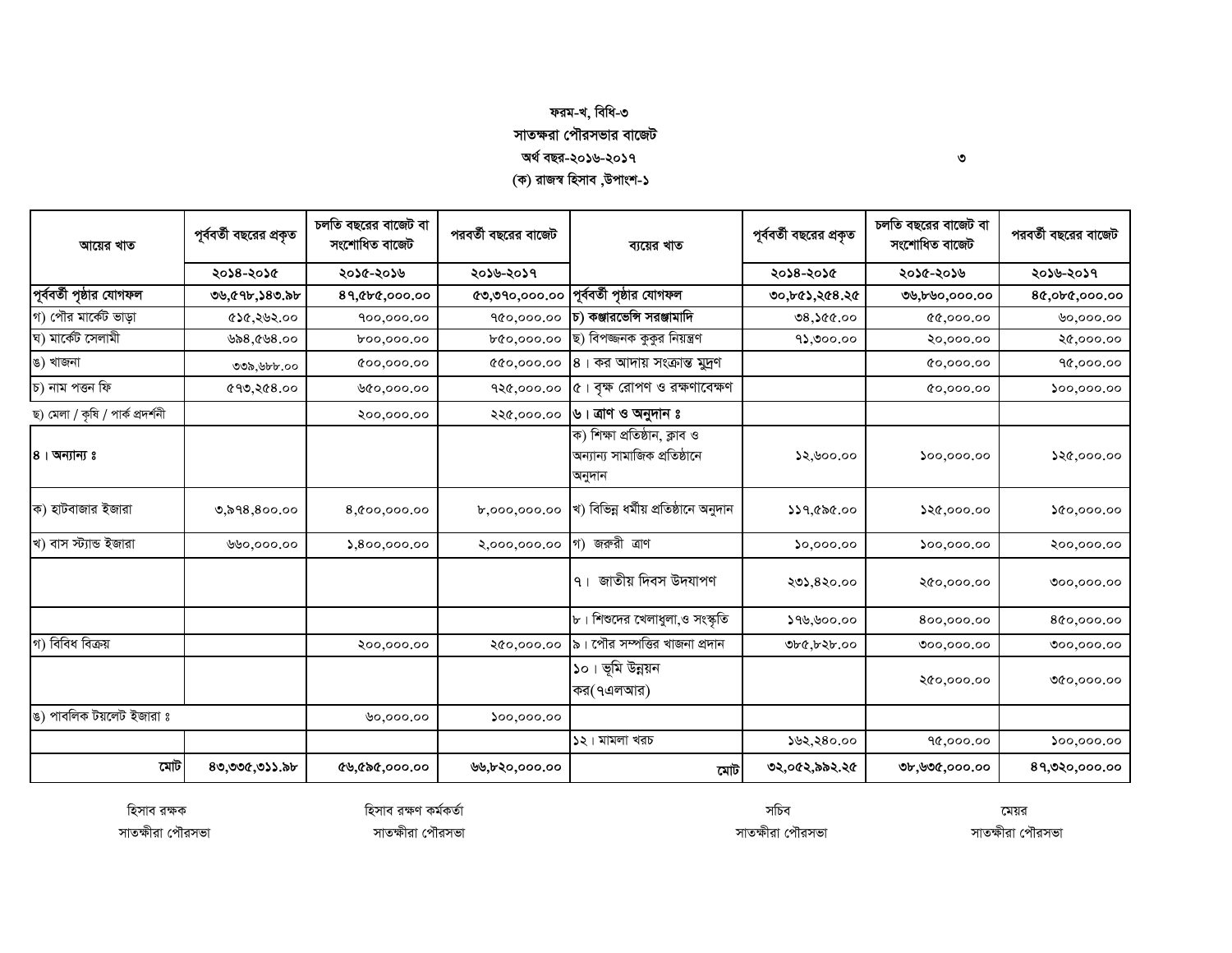#### ফরম-খ, বিধি-৩ সাতক্ষীরা পৌরসভার বাজেট অৰ্থ বছর-২০১৬-২০১৭ (ক) রাজস্ব হিসাব , উপাংশ-১

চলতি বছরের বাজেট বা চলতি বছরের বাজেট বা পূর্ববর্তী বছরের প্রকৃত পরবর্তী বছরের বাজেট পূর্ববর্তী বছরের প্রকৃত পরবর্তী বছরের বাজেট সংশোধিত বাজেট সংশোধিত বাজেট আয়ের খাত ব্যয়ের খাত ২০১৪-২০১৫ ২০১৫-২০১৬ ২০১৬-২০১৭ ২০১৪-২০১৫ ২০১৫-২০১৬ ২০১৬-২০১৭ পূর্ববর্তী পৃষ্ঠার যোগফল পূর্ববর্তী পৃষ্ঠার যোগফল  $80,000,033,55$ ৬৬.৮২০.০০০.০০ ৩২.০৫২.৯৯২.২৫ ৩৮,৬৩৫,০০০,০০ 89.020.000.00  $501$  অন্যান্য ঃ ক) বাজেট খরচ চ) রোড রোলার ভাডা  $520.000.00$  $000000$  $00,000,000$ ৬৮,৭৩৩.০০  $500,000,00$ 00,000,000 খ) ব্যাংক চাৰ্জ  $b.80b.80$  $20,000,00$  $00,000,00$ ছ) বিভিন্ন সনদপত্ৰ ফিস २৫२,२१৫.०० গ) বেওয়ারিশ লাশ দাফন  $0.00000$  $0.000, 00$ ২০,০০০.০০  $000,000,00$ 00,000,00 জ) সিডিউল বিক্রয়  $\lambda, b$ ৩২, 9 $b$ b.00  $\lambda$ , ( $\circ$ 00,000.00 २,२००,०००.०० ঙ) "বিএমডিএফ" - এর ঋণের ঝ) পৌর অডিটরিয়াম ৬৬৫,১১১.০০  $\blacksquare$  $\blacksquare$ কিস্তি পরিশোধ ঞ) ব্যাংক মঞ্জুরীকৃত লভ্যাংশ চ) ম্যাব এর বাৎসরিক সদস্য ফি  $39,625.58$  $0,000,00$ २৫,०००.०० ২৫,০০০.০০ 00,000.00 ট) বিভিন্ন ফরম বিক্রয় ছ) চতুর্থ শ্রেণীর কর্মচারীদের পোশাক **೨**8.ನಿ೬**ಲ**.೦೦  $0.000,00$ 80,000,00 00,000,00 ৬০,০০০,০০ জ) পৌর দীঘিতে মৎস্য চাষ ঠ) দীঘিতে মৎস্য চাষ থেকেআয় ২৪৮,৯৬২.০০  $000,000,00$  $82.300.00$  $500,000.00$  $520,000.00$  $00,000,000$ ঝ) সম্মানী ভাতা ও অন্যান্য 60,000,00  $500,000,00$  $550,000.00$ ঞ) স্যানিটেশন / রিং স্লাব  $0.000, 000$ ২০০,০০০.০০ ২০০,০০০.০০ ট) আপদকালীন/অপ্ৰত্যাশিত ব্যয়  $000,000,00$ 000,000.00 ঠ) আনুতোষিক প্ৰদান  $00,000,000$  $5,000,000.00$ ড) বিবিধ ২৩০.৫১২.০০  $000,000,00$  $000,000,00$  $90,000,000$  মাট মোট  $89,995,695.62$  $6,886,000,00$ ৩৩,২৮৫,৬৮৬,৭০ 80,080,000,00 82,630,000.00

হিসাব রক্ষক সাতক্ষীরা পৌরসভা হিসাব রক্ষণ কর্মকর্তা সাতক্ষীরা পৌরসভা

সচিব সাতক্ষীরা পৌরসভা

মেয়র সাতক্ষীরা পৌরসভা

8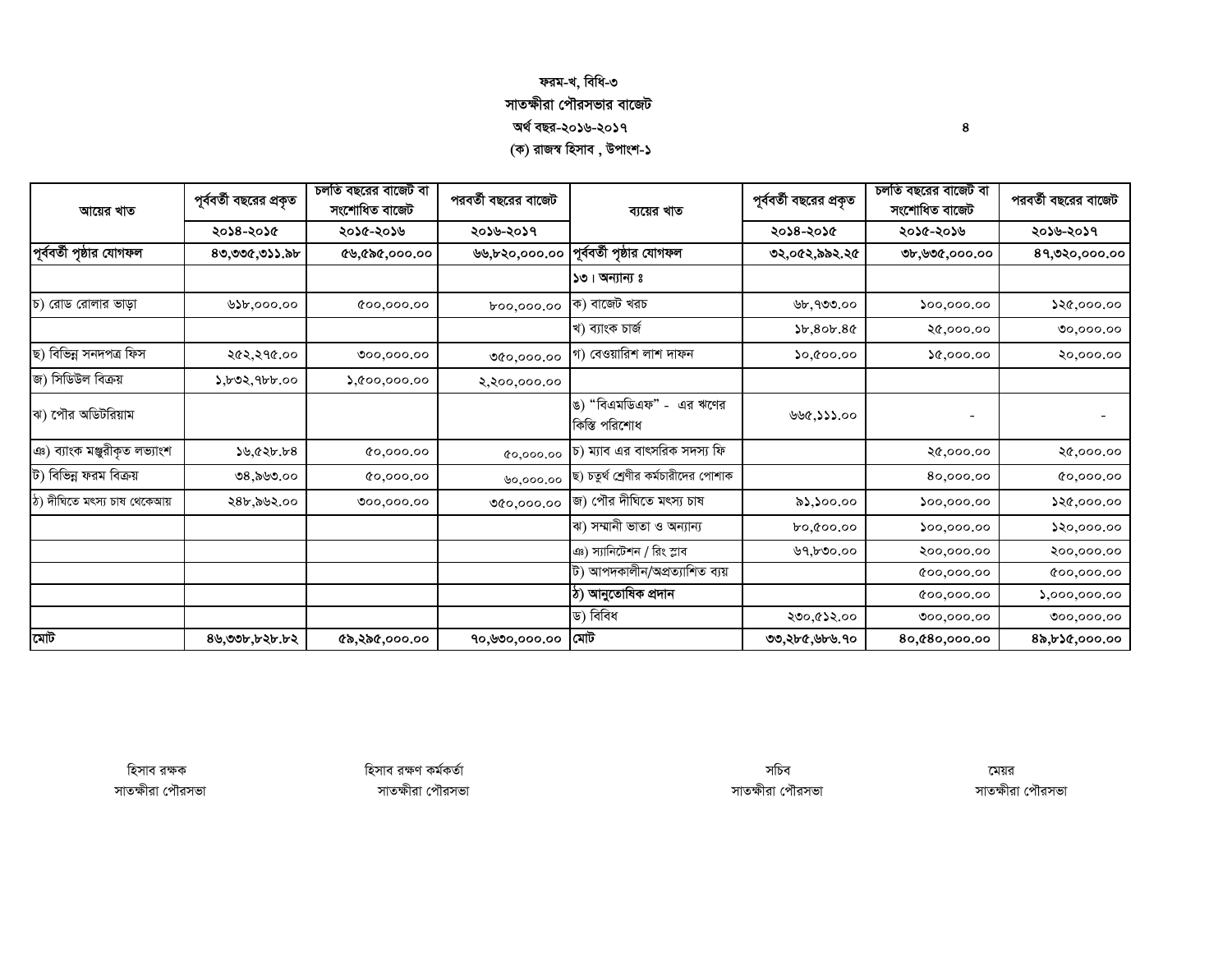#### ফরম-খ, বিধি-৩

## সাতক্ষীরা পৌরসভার বাজেট

অৰ্থ বছর-২০১৬-২০১৭

(ক) রাজস্ব হিসাব, উপাংশ-১

 $\mathbf{\hat{C}}$ 

| আয়ের খাত                                         | পূর্ববর্তী বছরের প্রকৃত | চলতি বছরের বাজেট বা<br>সংশোধিত বাজেট | পরবর্তী বছরের বাজেট                                                                                                                                                                                                                                                                                                                                                                                                                                                                                                                                                                                                                                                                                                                                                                                                                                                                                                                                                                                                                                                                                                                                                                                                                                                                                                                                            | ব্যয়ের খাত | পূর্ববর্তী বছরের প্রকৃত | সংশোধিত বাজেট | পরবর্তী বছরের বাজেট |
|---------------------------------------------------|-------------------------|--------------------------------------|----------------------------------------------------------------------------------------------------------------------------------------------------------------------------------------------------------------------------------------------------------------------------------------------------------------------------------------------------------------------------------------------------------------------------------------------------------------------------------------------------------------------------------------------------------------------------------------------------------------------------------------------------------------------------------------------------------------------------------------------------------------------------------------------------------------------------------------------------------------------------------------------------------------------------------------------------------------------------------------------------------------------------------------------------------------------------------------------------------------------------------------------------------------------------------------------------------------------------------------------------------------------------------------------------------------------------------------------------------------|-------------|-------------------------|---------------|---------------------|
|                                                   | ২০১৪-২০১৫               | ২০১৫-২০১৬                            | চলতি বছরের বাজেট বা<br>২০১৬-২০১৭<br>২০১৪-২০১৫<br>২০১৫-২০১৬<br>পূর্ববর্তী পৃষ্ঠার যোগফল<br>90,000,000.00<br>৩৩,২৮৫,৬৮৬.৭০<br>80,080,000.00<br>ঢ) অডিট খরচ<br>$808,00$ ).00<br>৩৫০,০০০.০০<br>১৪। সমাজ উন্নয়ন কাৰ্যক্ৰম ঃ<br>ক) গ্যাপ $(GAP)$ বাস্তবায়ন<br>২০০,০০০.০০<br>২৫০,০০০.০০<br>0,000,000.00<br>খ) CBO-তে অনুদান<br>২৫০,০০০.০০<br>২০০,০০০.০০<br>২৫০,০০০.০০<br>গ) দারিদ্র হাসকরণ কর্মসূচী (PRAP)<br>32,000.00<br>90,000.00<br>৬০,০০০.০০<br>0,000,000,00<br>ঘ) নগর সমন্বয় কমিটি $(\mathrm{TLCC})$ :<br>২৪,৩৭৫.০০<br>২৫,০০০.০০<br>ঙ)ওয়ার্ড সমন্বয় কমিটি (WLCC) সভা<br>২৫,০০০.০০<br>চ) মুক্তিযোদ্ধা কল্যাণ তহবিল ব্যয়<br>২৫০,০০০.০০<br>১৫। তথ্য প্রযুক্তি ও তথ্য সেবা<br>২০০,০০০.০০<br>২৫০,০০০.০০<br>00,000.00<br>মোট নিজস্ব রাজস্ব ব্যয়<br>0,000,00<br>60,000.00<br>১৭। নিজস্ব রাজস্ব ব্যয় ব্যতীত অন্যান্য ব্যয়ঃ<br>ক) সুইপার কর্মীদের ঋণ প্রদান<br>32,000.00<br>২০,০০০.০০<br>খ) পানি শাখার ঋণ পরিশোধ<br>0.000,00<br>গ) অন্যান্য / স্থানান্তর<br>0,3b9,980.00<br>২,০০০,০০০.০০<br>মোট রাজস্ব ব্যয়<br>৩৭,১০৫,৮২৭.৭০<br>$(8), 8$ ১০,০০০.০০<br>১৬। রাজস্ব উদ্বৃত্ত "উন্নয়ন হিসাব"-এ<br>১০,২৩৬,৫৮৩.০০<br>50,000,000.00<br>স্থানান্তর<br>২০০,০০০.০০<br>২৫০,০০০.০০<br>50,000.00<br>9,000.00<br>২,৫০০,০০০.০০<br>সৰ্বমোট ব্যয়<br>१८,२৯৫,०००.००<br>89,082,850.90<br>৬১,৬১০,০০০.০০<br>১৭। সমাপ্তি জের<br>8,080,002.82<br>৩,৭৯৪,৫৬২.৪২<br>$8,0$ ৯৬,৫৬২. $8$ ২ | ২০১৬-২০১৭   |                         |               |                     |
| পূর্ববর্তী পৃষ্ঠার যোগফল                          | ৪৬,৩৩৮,৮২৮.৮২           | ৫৯,২৯৫,০০০.০০                        |                                                                                                                                                                                                                                                                                                                                                                                                                                                                                                                                                                                                                                                                                                                                                                                                                                                                                                                                                                                                                                                                                                                                                                                                                                                                                                                                                                |             |                         |               | 85,620,000.00       |
|                                                   |                         |                                      |                                                                                                                                                                                                                                                                                                                                                                                                                                                                                                                                                                                                                                                                                                                                                                                                                                                                                                                                                                                                                                                                                                                                                                                                                                                                                                                                                                |             |                         |               | 800,000.00          |
|                                                   |                         |                                      |                                                                                                                                                                                                                                                                                                                                                                                                                                                                                                                                                                                                                                                                                                                                                                                                                                                                                                                                                                                                                                                                                                                                                                                                                                                                                                                                                                |             |                         |               |                     |
| ঢ) নিলাম                                          |                         |                                      |                                                                                                                                                                                                                                                                                                                                                                                                                                                                                                                                                                                                                                                                                                                                                                                                                                                                                                                                                                                                                                                                                                                                                                                                                                                                                                                                                                |             |                         |               | 0,000,000.00        |
| ণ) বিবিধ আয়                                      |                         |                                      |                                                                                                                                                                                                                                                                                                                                                                                                                                                                                                                                                                                                                                                                                                                                                                                                                                                                                                                                                                                                                                                                                                                                                                                                                                                                                                                                                                |             |                         |               | ২৫০,০০০.০০          |
| ত) মাপ-জরিপ ফিস                                   | ৮৯,৫০০.০০               |                                      |                                                                                                                                                                                                                                                                                                                                                                                                                                                                                                                                                                                                                                                                                                                                                                                                                                                                                                                                                                                                                                                                                                                                                                                                                                                                                                                                                                |             |                         |               | 0,000,000,00        |
| থ) ভিজিএফ পরিবহন প্রাপ্তি                         |                         |                                      |                                                                                                                                                                                                                                                                                                                                                                                                                                                                                                                                                                                                                                                                                                                                                                                                                                                                                                                                                                                                                                                                                                                                                                                                                                                                                                                                                                |             |                         |               | ২৫,০০০.০০           |
| মোট নিজন্ব আয়                                    |                         |                                      |                                                                                                                                                                                                                                                                                                                                                                                                                                                                                                                                                                                                                                                                                                                                                                                                                                                                                                                                                                                                                                                                                                                                                                                                                                                                                                                                                                |             |                         |               | ২৫,০০০.০০           |
| ৫। উন্নয়ন খাত ব্যতীত সরকারী<br>অনুদান ঃ-         |                         |                                      |                                                                                                                                                                                                                                                                                                                                                                                                                                                                                                                                                                                                                                                                                                                                                                                                                                                                                                                                                                                                                                                                                                                                                                                                                                                                                                                                                                |             |                         |               | 000,000.00          |
| ক) নগর শুল্ক                                      | 520,505.90              |                                      |                                                                                                                                                                                                                                                                                                                                                                                                                                                                                                                                                                                                                                                                                                                                                                                                                                                                                                                                                                                                                                                                                                                                                                                                                                                                                                                                                                |             |                         |               | 00,000.00           |
| খ) বেতন বৃদ্ধি                                    | ৩৭,৩৮৩.১৫               |                                      |                                                                                                                                                                                                                                                                                                                                                                                                                                                                                                                                                                                                                                                                                                                                                                                                                                                                                                                                                                                                                                                                                                                                                                                                                                                                                                                                                                |             |                         |               |                     |
|                                                   |                         |                                      |                                                                                                                                                                                                                                                                                                                                                                                                                                                                                                                                                                                                                                                                                                                                                                                                                                                                                                                                                                                                                                                                                                                                                                                                                                                                                                                                                                |             |                         |               |                     |
|                                                   |                         |                                      |                                                                                                                                                                                                                                                                                                                                                                                                                                                                                                                                                                                                                                                                                                                                                                                                                                                                                                                                                                                                                                                                                                                                                                                                                                                                                                                                                                |             |                         |               | ২৫,০০০.০০           |
|                                                   |                         |                                      |                                                                                                                                                                                                                                                                                                                                                                                                                                                                                                                                                                                                                                                                                                                                                                                                                                                                                                                                                                                                                                                                                                                                                                                                                                                                                                                                                                |             |                         |               |                     |
|                                                   |                         |                                      |                                                                                                                                                                                                                                                                                                                                                                                                                                                                                                                                                                                                                                                                                                                                                                                                                                                                                                                                                                                                                                                                                                                                                                                                                                                                                                                                                                |             |                         |               | ২,৫০০,০০০.০০        |
| ৬। নিজস্ব রাজস্ব ব্যতীত<br>অন্যান্য আয় ঃ         |                         |                                      |                                                                                                                                                                                                                                                                                                                                                                                                                                                                                                                                                                                                                                                                                                                                                                                                                                                                                                                                                                                                                                                                                                                                                                                                                                                                                                                                                                |             |                         |               | ७२,८৯०,०००.००       |
| ক) অন্য সংস্থা কৰ্তৃক রাস্তা<br>কর্তনের ক্ষতিপূরণ |                         |                                      |                                                                                                                                                                                                                                                                                                                                                                                                                                                                                                                                                                                                                                                                                                                                                                                                                                                                                                                                                                                                                                                                                                                                                                                                                                                                                                                                                                |             |                         |               | 2,000,000.00        |
| খ) ইপিআই কাৰ্যক্ৰম                                | 289,022.00              |                                      |                                                                                                                                                                                                                                                                                                                                                                                                                                                                                                                                                                                                                                                                                                                                                                                                                                                                                                                                                                                                                                                                                                                                                                                                                                                                                                                                                                |             |                         |               |                     |
| গ) অন্যান্য                                       | 0,090,00                |                                      |                                                                                                                                                                                                                                                                                                                                                                                                                                                                                                                                                                                                                                                                                                                                                                                                                                                                                                                                                                                                                                                                                                                                                                                                                                                                                                                                                                |             |                         |               |                     |
| ঘ) স্থানান্তর                                     | ১,৯০৭,৬৪৫.৮৬            | ২,০০০,০০০.০০                         |                                                                                                                                                                                                                                                                                                                                                                                                                                                                                                                                                                                                                                                                                                                                                                                                                                                                                                                                                                                                                                                                                                                                                                                                                                                                                                                                                                |             |                         |               |                     |
| মোট আয়                                           | 8b,98b,9b0.bb           | ৬২,২১২,০০০.০০                        |                                                                                                                                                                                                                                                                                                                                                                                                                                                                                                                                                                                                                                                                                                                                                                                                                                                                                                                                                                                                                                                                                                                                                                                                                                                                                                                                                                |             |                         |               | 98,820,000.00       |
| ঙ) প্ৰাৱম্ভিক স্থিতি                              | २,८४१,১৯২.২৪            | ৩,৭৯৪,৫৬২.৪২                         |                                                                                                                                                                                                                                                                                                                                                                                                                                                                                                                                                                                                                                                                                                                                                                                                                                                                                                                                                                                                                                                                                                                                                                                                                                                                                                                                                                |             |                         |               | $8,80$ , $602.82$   |
| সৰ্বমোট                                           | ৫১,১৩৬,৯৭৩.১২           | ৬৬,০০৬,৫৬২.৪২                        | ৭৮,৬৯১,৫৬২.৪২                                                                                                                                                                                                                                                                                                                                                                                                                                                                                                                                                                                                                                                                                                                                                                                                                                                                                                                                                                                                                                                                                                                                                                                                                                                                                                                                                  | সৰ্বমোট     | ৫১,১৩৬,৯৭৩.১২           | ৬৬,০০৬,৫৬২.৪২ | ৭৮,৬৯১,৫৬২.৪২       |
| হিসাব রক্ষক                                       |                         | হিসাব রক্ষণ কর্মকর্তা                |                                                                                                                                                                                                                                                                                                                                                                                                                                                                                                                                                                                                                                                                                                                                                                                                                                                                                                                                                                                                                                                                                                                                                                                                                                                                                                                                                                |             | সচিব                    |               | মেয়র               |
| সাতক্ষীরা পৌরসভা                                  |                         | সাতক্ষীরা পৌরসভা                     |                                                                                                                                                                                                                                                                                                                                                                                                                                                                                                                                                                                                                                                                                                                                                                                                                                                                                                                                                                                                                                                                                                                                                                                                                                                                                                                                                                |             | সাতক্ষীরা পৌরসভা        |               | সাতক্ষীরা পৌরসভা    |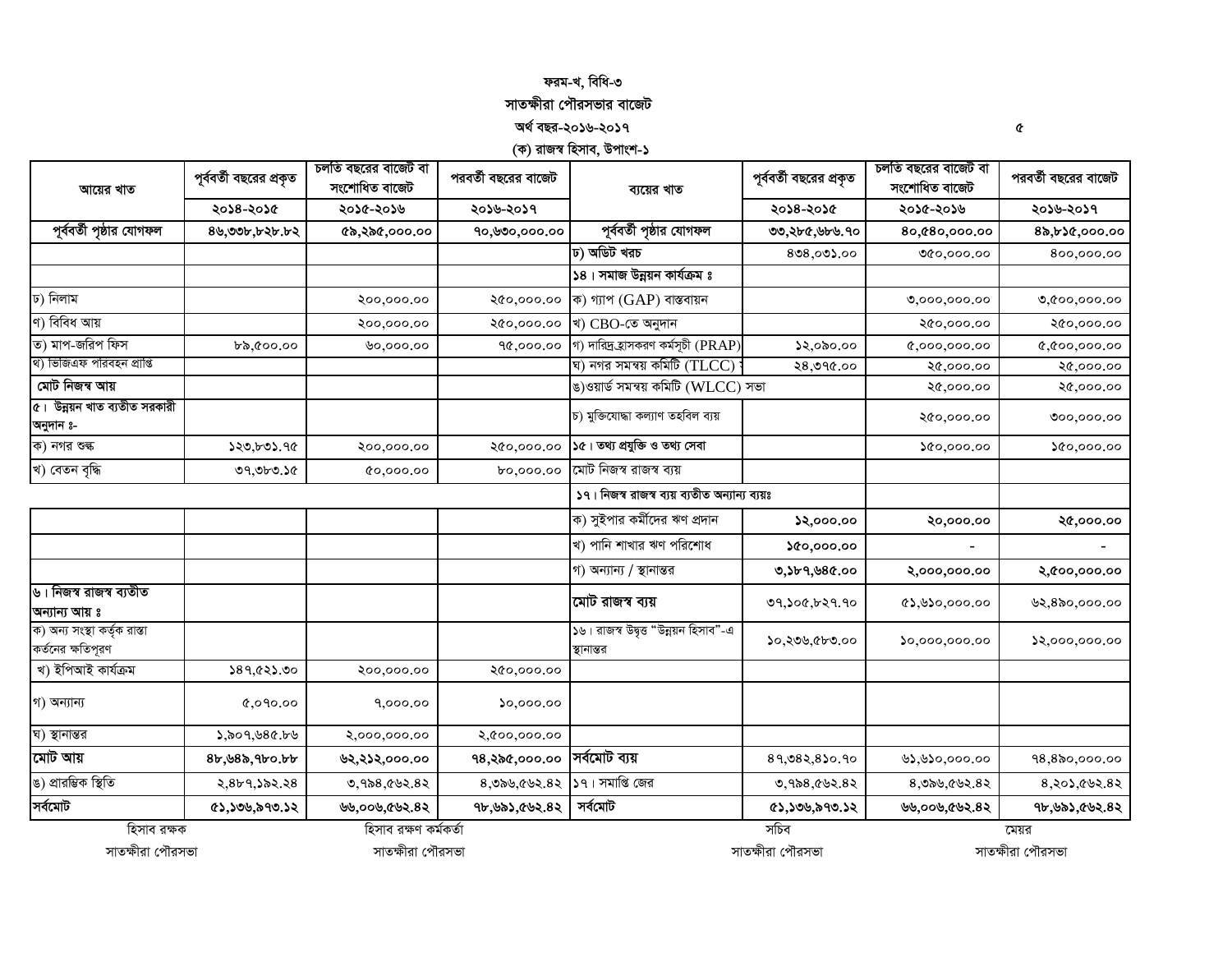## ফরম-খ, বিধি-৩ সাতক্ষীরা পৌরসভার বাজেট অৰ্থ বছর-২০১৬-২০১৭ (ক) রাজস্ব হিসাব , উপাংশ-২

| আয়ের খাত                      | পূর্ববর্তী বছরের প্রকৃত | চলতি বছরের বাজেট বা<br>পরবর্তী বছরের বাজেট<br>সংশোধিত বাজেট |                          | ব্যয়ের খাত                                         | পূর্ববর্তী বছরের প্রকৃত | চলতি বছরের বাজেট বা<br>সংশোধিত বাজেট                 | পরবর্তী বছরের বাজেট        |
|--------------------------------|-------------------------|-------------------------------------------------------------|--------------------------|-----------------------------------------------------|-------------------------|------------------------------------------------------|----------------------------|
|                                | ২০১৪-২০১৫               | ২০১৫-২০১৬                                                   | ২০১৬-২০১৭                |                                                     | ২০১৪-২০১৫               | ২০১৫-২০১৬                                            | ২০১৬-২০১৭                  |
| ১। পানির মাসিক বিল ঃ           |                         |                                                             |                          | ১। কর্মকর্তা কর্মচারীদের বেতন-<br>(পিএফ সহ)<br>ভাতা | ৬,৩৬৫,৪৬০.০০            | 9,000,000.00                                         | ৯,৫০০,০০০.০০               |
| হাল                            | 9,828,820.00            | 8,000,000.00                                                | b,000,000.00             | ২। আনুতোষিক তহবিলে স্থানান্তর                       | $8$ ৯৫,৬২৪.০০           | 00,000,00                                            | ২,০০০,০০০.০০               |
| বকেয়া -                       | ২,২৯৮,৫৩০.০০            | 0,000,000.00                                                | 0,000,000.00             | $\circ$ । বিদ্যুৎ বিল (পাম্প হাউজ )                 | ২,৭৪০,৩২০.০০            | 0,000,000.00                                         | $\mathcal{L}$ 0,000,000.00 |
| ২। সংযোগ ফিস                   | 50,800.00               | $\mathcal{V}^{o, oo, oo}$                                   | २००,०००.००               | $8$ । পানি লাইনের মেরামত ব্যয়                      | ৩২৪,০৩৭.০০              | ২৫০,০০০.০০                                           | 000,000.00                 |
| ৩। পুনঃসংযোগ ফিস               | ৯,৪৫০.০০                | 0,000,00                                                    | 0,000,00                 | ৫। পাম্প হাউজ মেরামত ও সংস্কার                      | 0.808,00                | $\mathcal{S}^{oo},\mathcal{O}^{oo},\mathcal{O}^{oo}$ | ২৫০,০০০.০০                 |
| ৪। সার চার্জ                   | ১০৯,৯৮৭.০০              | $\mathfrak{so}_{0,000,00}$                                  | 80,000.00                | ৬। উৎপাদক নলকুপ মেরামত ও<br>সংস্কার                 | ২৭২,৮১৪.০০              | 5,000,000.00                                         | 800,000.00                 |
| $\alpha$ । ফর্ম বিক্রয়        | ১৬,৯৫০.০০               | 80,000,00                                                   | ২৫,০০০.০০                | ৭। ছাপা ও মনিহারী দ্রব্যাদি                         | 558,8500                | 220,000,00                                           | 00,000.00                  |
| ৬। অন্যান্য ঃ-                 |                         |                                                             |                          | $\mathbf{b}$ । টেলিফোন বিল                          | 5,028.00                | 8,000.00                                             | 0,000,00                   |
| ক) ব্যাংক মঞ্জুরিকৃত লভ্যাংশ   | ১৫,১৫২.০০               | 0,000,00                                                    | ২০,০০০.০০                | ৯। নতুন পাইপ লাইন স্থাপন                            | ৬৯,০১৩.০০               | ২০০,০০০.০০                                           | 000,000.00                 |
| খ) মিটার চার্জ                 | ১,০৩৬,৫০০.০০            | $\lambda$ ,২৫০,০০০.০০                                       | $\lambda$ , (too, 000.00 | ১০। অন্যান্য ঃ-ক) যানবাহন,<br>জ্বালানী ও মেরামত খরচ | ২২,৮৬১.০০               | 80,000.00                                            | 0,000,00                   |
| গ) ঋণ গ্ৰহন (পৌরসভা)           | 0.0000                  | 00,000,00                                                   |                          | খ) বিজ্ঞাপণ                                         | २१,১१०.००               | 0.000, 00                                            | 00,000,00                  |
| ঘ) অবচয় তহবিল হতে ঋণ<br>গ্ৰহণ |                         | $\mathfrak{so}_{2}$ 000.00                                  |                          | গ) নলকুপ সহায়ক চাঁদা<br>কোষাগারে জমা               |                         | 800,000.00                                           | 00,000,00                  |
| ঙ)মিটার তহবিল হতে ঋণ গ্রহন     | 80,000.00               |                                                             | $\overline{\phantom{a}}$ | ঘ) আসবাবপত্ৰ                                        | ৩১,৩৭৫.০০               | ২৫,০০০.০০                                            | 90,000.00                  |
| চ) নলকুপ সহায়ক চাঁদা          |                         | 800,000.00                                                  | 00,000,00                |                                                     |                         |                                                      |                            |
| মোট                            | ১১,৩৮২,৩৮৯.০০           | ২৩,২২০,০০০.০০                                               | ৩১,০১৫,০০০.০০            | মোট                                                 | ১০,৯৯২,১৪১.০০           | 20,908,000.00                                        | ২৩,৬৬০,০০০.০০              |

 $\mathbf{\hat{v}}$ 

হিসাব রক্ষক সাতক্ষীরা পৌরসভা

সচিব সাতক্ষীরা পৌরসভা

মেয়র সাতক্ষীরা পৌরসভা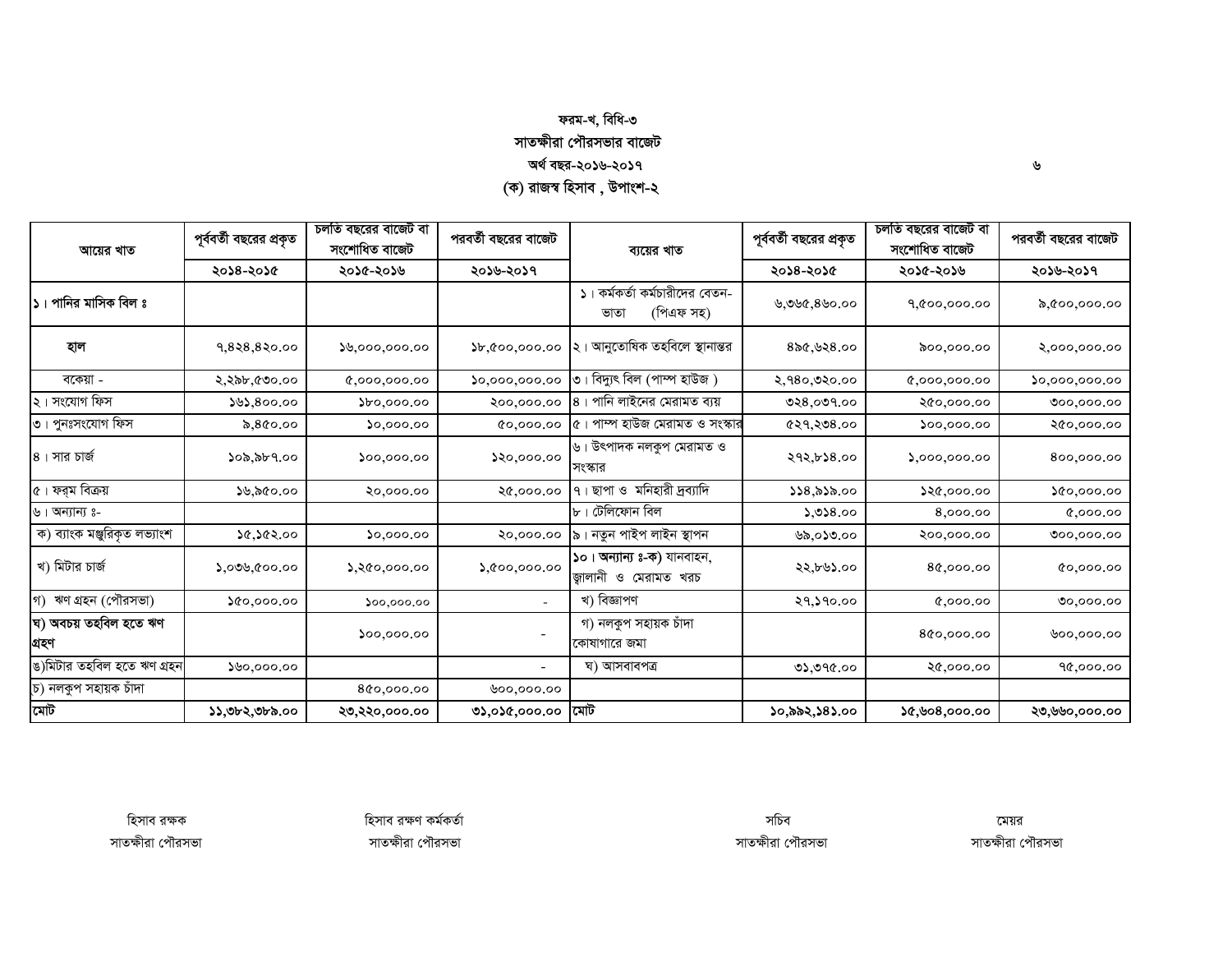## ফরম-খ, বিধি-৩ সাতক্ষীরা পৌরসভার বাজেট অৰ্থ বছর-২০১৬-২০১৭ (ক) রাজস্ব হিসাব ,উপাংশ-২

| আয়ের খাত                | পূর্ববর্তী বছরের প্রকৃত | চলতি বছরের বাজেট বা<br>সংশোধিত বাজেট | পরবর্তী বছরের বাজেট | ব্যয়ের খাত                                                                      | পূর্ববর্তী বছরের প্রকৃত | চলতি বছরের বাজেট বা<br>সংশোধিত বাজেট | পরবর্তী বছরের বাজেট    |
|--------------------------|-------------------------|--------------------------------------|---------------------|----------------------------------------------------------------------------------|-------------------------|--------------------------------------|------------------------|
|                          | ২০১৪-২০১৫               | ২০১৫-২০১৬                            | ২০১৬-২০১৭           |                                                                                  | ২০১৪-২০১৫               | ২০১৫-২০১৬                            | ২০১৬-২০১৭              |
| পূর্ববর্তী পৃষ্ঠার যোগফল | ১১,৩৮২,৩৮৯.০০           | ২৩,২২০,০০০.০০                        | ৩১,০১৫,০০০.০০       | পূর্ববর্তী পৃষ্ঠার যোগফল                                                         | ১০,৯৯২,১৪১.০০           | ১৫,৬০৪,০০০.০০                        | ২৩,৬৬০,০০০.০০          |
| ছ) বিবিধ                 |                         |                                      |                     | ঙ) হস্তচালিত নলকুপ স্থাপন /<br>মেরামত                                            | ২০২,৮৫৭.০০              | ২৫০,০০০.০০                           | 000,000,00             |
| জ) নাম পত্তন ফিস         | २,२००.००                | ২,০০০.০০                             | 50,000.00           | চ) মিটার তহবিলে স্থানান্তর                                                       |                         | 5,800,000.00                         | $\lambda, 000, 000.00$ |
| ঝ) সিডিউল বিক্রয়        | ২৬,০০০.০০               | 00,000,00                            | 0,000,00            | ছ) ভ্ৰমন ভাতা                                                                    | ১৩,৬৬০.০০               | 0.000, 00                            | ২৫,০০০.০০              |
| ঞ) সংযোগ মূল্যের ভ্যাট   | ७8,००৫.००               | 000,000.00                           | 800,000.00          | জ) কম্পিউটার ক্রয়/ মেরামত                                                       | 85,559.00               | ২০,০০০.০০                            | 500,000.00             |
|                          |                         |                                      |                     | ঝ) আৰ্থিক সাহায্য প্ৰদান                                                         | ২০৭,২০০.০০              | ২৩৫,০০০.০০                           | 800,000.00             |
|                          |                         |                                      |                     | ঞ) জামানত ফেরত                                                                   | $8b,8$ 53.00            |                                      |                        |
|                          |                         |                                      |                     | ট) ব্যাংক চাৰ্জ                                                                  | ২,১৩৩.০০                | २,०००.००                             | 0,000,00               |
|                          |                         |                                      |                     | ঠ) বিবিধ                                                                         | 0,800.00                | 00,000,00                            | 0,000,00               |
|                          |                         |                                      |                     | ড) ভ্যাট ও আয়কর                                                                 | ১৭০,২৫২.০০              | 000,000.00                           | 00,000.00              |
|                          |                         |                                      |                     | ঢ) মিটার তহবিলের ঋণ ফেরত                                                         | bo,000.00               | 000,000.00                           | 00,000.00              |
|                          |                         |                                      |                     | ণ) ঋণ ফেরত(পৌরসভা)                                                               |                         | ২৫০,০০০.০০                           |                        |
|                          |                         |                                      |                     | ১১। অবচয় তহবিলে স্থানান্তর                                                      |                         | ২০০,০০০.০০                           | 000,000.00             |
| উপাংশ-২এর মোট আয়        | 33,898,088.00           | ২৩,৫৫৭,০০০.০০                        | 0),890,000.00       | উপাংশ-২এর মোট ব্যয়                                                              | 55,800,000,00           |                                      | ২৭,৩৪০,০০০.০০          |
| প্ৰারম্ভিক স্থিতি        | ৫২৮,৮০৭.৩৬              | ৯৭,৯০১.৩৬                            | ১,৬৯৩,৯০১.৩৬        | ১২।"উন্নয়ন হিসাব"-এ স্থানান্তরিত উদ্বৃত্ত                                       |                         | 0,000,000.00                         | 0,000,000.00           |
|                          |                         |                                      |                     | সমাপ্তি জের                                                                      | ৯৭,৯০১.৩৬               | ১,৬৯৩,৯০১.৩৬                         | ২,৮২৮,৯০১.৩৬           |
| উপমোট                    | ১২,০০৩,৪০১.৩৬           | ২৩,৬৫৪,৯০১.৩৬                        | ৩৩,১৬৮,৯০১.৩৬       | উপমোট                                                                            | ১২,০০৩,৪০১.৩৬           | ২৩,৬৫৪,৯০১.৩৬                        | ৩৩,১৬৮,৯০১.৩৬          |
| সর্বমোট আয়(উপাংশ-১+২)   | 99,580,998.8            | ৮৯,৬৬১,৪৬৩.৭৮                        | \$33,600,800.9b     | সর্বমোট ব্যয় (উপাংশ-১+২)                                                        | ৫৯,২৪৭,৯১০.৭০           | ৮০,০৭১,০০০.০০                        | ১০১,৮৩০,০০০.০০         |
|                          |                         |                                      |                     | সৰ্বমোট উন্নয়ন হিসাবে স্থানান্তরিত<br>উদ্বৃত্ত (উপাংশ $\mathsf{S}+\mathsf{S}$ ) | ১০,২৩৬,৫৮৩.০০           | 0,000,000.00                         | 0,000,000.00           |
|                          |                         |                                      |                     | সর্বমোট সমাপ্তি জেরউপাংশ-১+২                                                     | ৩,৮৯২, $8$ ৬৩.৭৮        | ৬,০৯০,৪৬৩.৭৮                         | 9,000,800.9            |

 $\mathbf{q}$ 

হিসাব রক্ষক সাতক্ষীরা পৌরসভা

হিসাব রক্ষণ কর্মকর্তা সাতক্ষীরা পৌরসভা

সচিব সাতক্ষীরা পৌরসভা

মেয়র সাতক্ষীরা পৌরসভা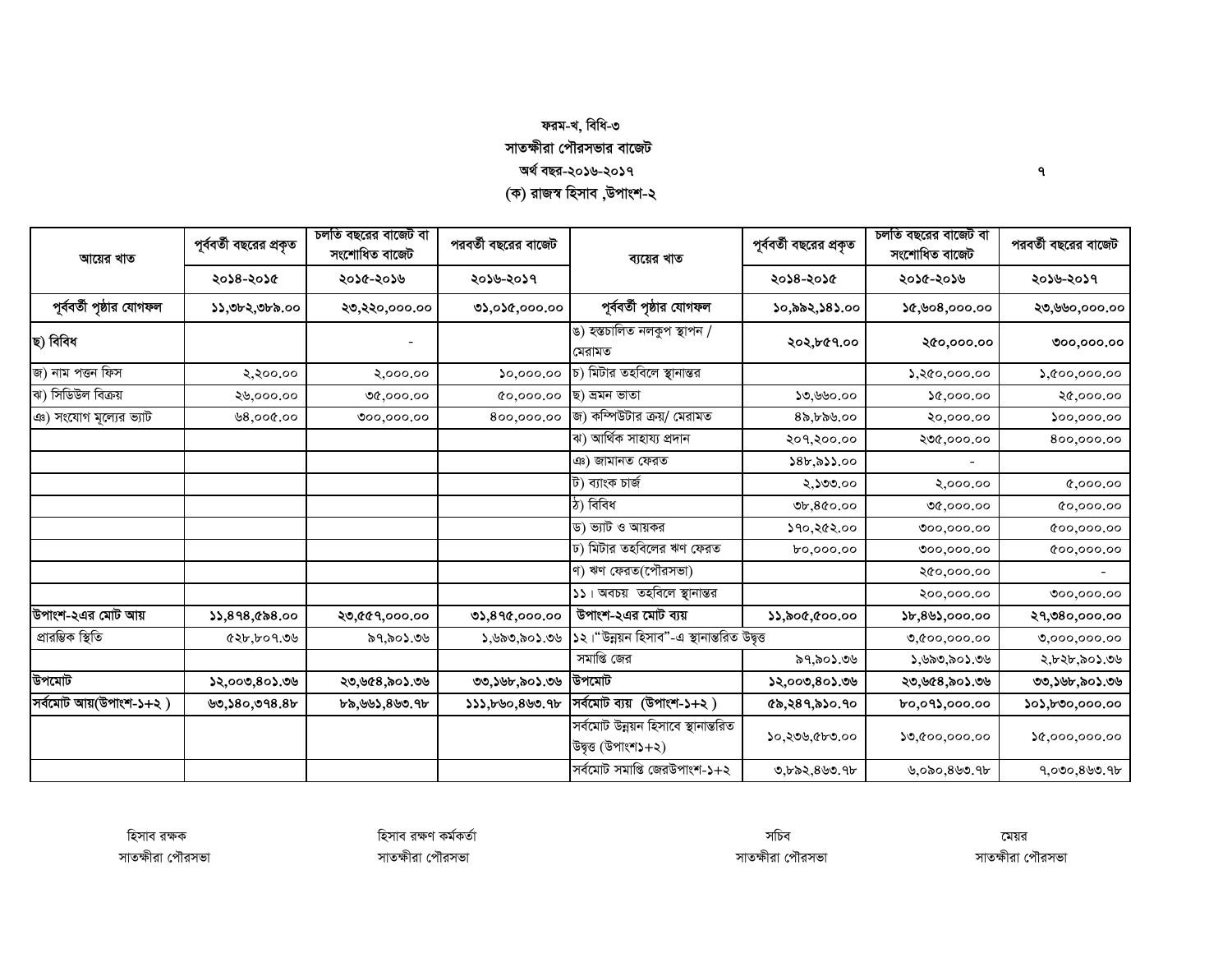## ফরম-খ, বিধি-৩ সাতক্ষীরা পৌরসভার বাজেট অৰ্থ বছর-২০১৬-২০১৭ (খ) উন্নয়ন হিসাব

| আয়ের খাত                                               | পূর্ববর্তী বছরের প্রকৃত | চলতি বছরের বাজেট বা<br>সংশোধিত বাজেট | পরবর্তী বছরের বাজেট | ব্যয়ের খাত                                       | পূর্ববর্তী বছরের প্রকৃত | চলতি বছরের বাজেট বা<br>সংশোধিত বাজেট | পরবর্তী বছরের বাজেট      |
|---------------------------------------------------------|-------------------------|--------------------------------------|---------------------|---------------------------------------------------|-------------------------|--------------------------------------|--------------------------|
|                                                         | ২০১৪-২০১৫               | ২০১৫-২০১৬                            | ২০১৬-২০১৭           |                                                   | ২০১৪-২০১৫               | ২০১৫-২০১৬                            | ২০১৬-২০১৭                |
| $\mathsf{S}$ । সরকার প্রদত্ত উন্নয়ন<br>সহায়তা মঞ্জুরী | 8,000,000.00            | $\mathfrak{so},$ 000,000.00          | 50,000,000.00       | ১। ভৌত অবকাঠামো ঃ                                 |                         |                                      |                          |
| ২। সরকার প্রদত্ত বিশেষ<br>উন্নয়ন সহায়তা মঞ্জুরী       | ২,৬০০,০০০.০০            | ২০,০০০,০০০.০০                        | 50,000,000,00       | ক) রাস্তা নির্মাণ                                 | ৫,৪১৯,৩৬৫.০০            | $\mathfrak{so},$ 000,000.00          | 8,000,000.00             |
| ৩। রাজস্ব উদ্বৃত্ত ঃ                                    |                         |                                      |                     | খ) রাস্তা মেরামত                                  | ২,১৩৮,৮২৯.০০            | 0,000,000.00                         | 0,000,000.00             |
| ক) উপাংশ-১ হতে                                          | ১০,২৩৬,৫৮৩.০০           | 50,000,000.00                        | 2,000,000.00        | গ) ব্ৰিজ ও কালভাৰ্ট নিৰ্মাণ                       |                         | 0,000,000.00                         | 0,000,000,00             |
| খ) উপাংশ-২ হতে                                          |                         | 0,000,000.00                         | 0,000,000.00        | ঘ) ব্ৰিজ ও কালভাৰ্ট মেরামত                        | ৪৯৩,৫৩৮.০০              | 5,000,000.00                         | ২,০০০,০০০.০০             |
| ৪। স্বেচ্ছায় অনুদান                                    |                         | $\Omega$ ,000,000.00                 | ২,০০০,০০০.০০        | ঙ) ড্ৰেণ নিৰ্মাণ                                  | ৩,১৭৯,৫৩৭.০০            | 0,000,000,00                         | 0,000,000.00             |
| ৫। অন্যান্য (পৌর ভবন)                                   |                         |                                      |                     | চ) ড্ৰেণ মেরামত                                   |                         | ২,৫০০,০০০.০০                         | २,৫००,०००.००             |
| ৬। অডিটরিয়াম প্রকল্প                                   |                         | ৬০,০০০,০০০.০০                        |                     | ছ) ঘাট নিৰ্মাণ/ মেরামত                            |                         |                                      | 00,000,00                |
| ৭। বিএমডিএফ এর আওতায়<br>উন্নয়ন প্ৰকল্প ঃ              |                         |                                      |                     | ১০০,০০০,০০০.০০ $ $ জ) গভীর নলকুপ স্থাপন           | ২,২৬১,৯৫৫.০০            |                                      | २,৫००,०००.००             |
| ৮।৩৭ শহর প্রকল্প (পানি) ঃ                               |                         |                                      |                     | ঝ) স্যানিটেশন                                     |                         | 00,000,00                            | $\Omega$ ,000,000.00     |
| ক) বরাদ্দ প্রাপ্তি-                                     | 90,090.00               | ৬,০০০,০০০.০০                         | ७,०००,०००.००        | ঞ) কবরস্থান /শশ্মান                               | ৯৮,২২০.০০               | 000,000.00                           | 900,000.00               |
| খ) প্রারম্ভিক জের                                       | ১,৪৬৬,৮৯১.০০            |                                      |                     | ট) মার্কেট সংস্কার                                |                         | ২০০,০০০.০০                           | $\lambda$ , (coo, 000.00 |
|                                                         |                         |                                      |                     | ঠ) পৌর এলাকার বিভিন্ন স্থানে<br>গাইডওয়াল নিৰ্মাণ |                         | 00,000,00                            | 900,000.00               |
|                                                         |                         |                                      |                     | ড) নতুন পাইপ লাইন স্থাপন                          |                         | 000,000.00                           | 600,000.00               |
|                                                         |                         |                                      |                     | ঢ) বৈদ্যুতিক সামগ্ৰি ও অন্যান্য                   | $b$ 0),800.00           | ২০০,০০০.০০                           | 00,000,00                |
| ১০।গুরুত্বপূর্ন নগর অবকাঠামো<br>উন্নয়ন প্ৰকল্প         |                         | ২,০০০,০০০.০০                         |                     | ণ) পৌর স্কুল ভবন নির্মাণ/মেরামত                   | 59,568                  | ২০০,০০০.০০                           | ২০০,০০০.০০               |
| ১১। রিজার্ভ পুকুর প্রকল্প                               |                         | 00,000,000.00                        | 00,000,000.00       | ত) শিশু পার্ক সংস্কার                             | ৯৩,৬২৫.০০               | 5,000,000.00                         | ২,০০০,০০০.০০             |
| মোট                                                     | ১৮,৩৭৬,৫৩৯.০০           | ১৪২,৫০০,০০০.০০                       | ১৭৩,০০০,০০০.০০      | মোট                                               | 8,008,000.00            | 0,000,000.00                         | 80,000,000.00            |

হিসাব রক্ষক সাতক্ষীরা পৌরসভা হিসাব রক্ষণ কর্মকর্তা সাতক্ষীরা পৌরসভা

সচিব সাতক্ষীরা পৌরসভা

মেয়র সাতক্ষীরা পৌরসভা

 $\mathbf{b}$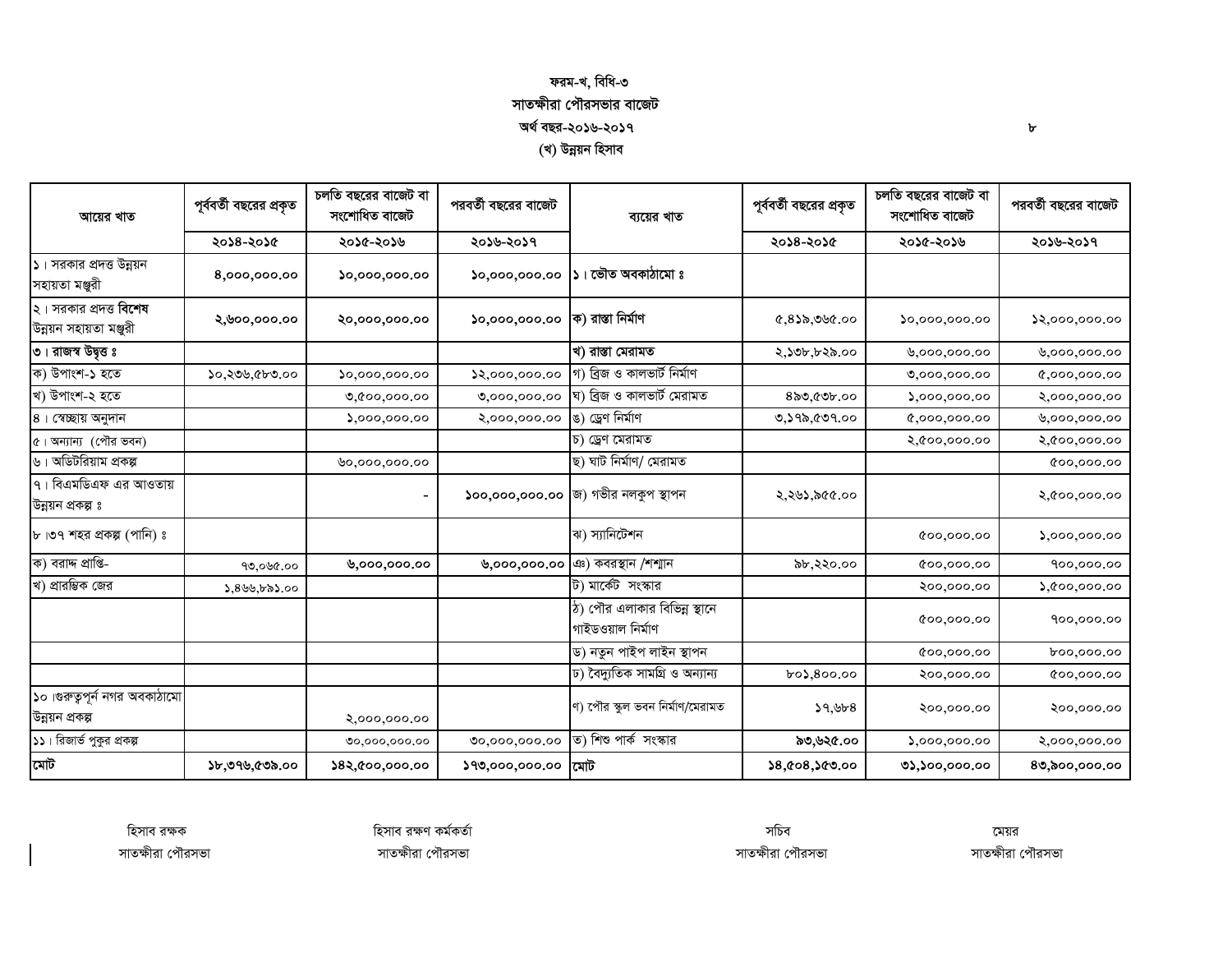### ফরম-খ, াবাধ-৩ সাতক্ষীরা পৌরসভার বাজেট অৰ্থ বছর-২০১৬-২০১৭

(খ) উন্নয়ন হিসাব

| আয়ের খাত                | পূর্ববর্তী বছরের প্রকৃত | চলতি বছরের বাজেট বা<br>সংশোধিত বাজেট | পরবর্তী বছরের বাজেট | ব্যয়ের খাত                                 | পূর্ববর্তী বছরের প্রকৃত | চলতি বছরের বাজেট বা<br>সংশোধিত বাজেট | পরবর্তী বছরের বাজেট         |
|--------------------------|-------------------------|--------------------------------------|---------------------|---------------------------------------------|-------------------------|--------------------------------------|-----------------------------|
|                          | ২০১৪-২০১৫               | ২০১৫-২০১৬                            | ২০১৬-২০১৭           |                                             | ২০১৪-২০১৫               | ২০১৫-২০১৬                            | ২০১৬-২০১৭                   |
| পূর্ববর্তী পৃষ্ঠার যোগফল | ১৮,৩৭৬,৫৩৯.০০           | ১৪২,৫০০,০০০.০০                       | ১৭৩,০০০,০০০.০০      | পূর্ববর্তী পৃষ্ঠার যোগফল                    | 8,008,000,00            | 0,000,000.00                         | 80,000,000.00               |
| প্ৰারম্ভিক উদ্বৃত্ত      | $8,8$ \$8,bbc.2c        | 8,580,206.20                         | ১৩,২৪০,২০৮.২৫       | থ) পৌরভবন সংস্কার                           | ৭৬১,০২৯.০০              | 000,000.00                           | 000,000.00                  |
|                          |                         |                                      |                     | দ) বাস টার্মিনাল সংস্কার                    | b, 999.00               | 900,000.00                           | 5,000,000.00                |
|                          |                         |                                      |                     | ধ) হাট-বাজার উন্নয়ন ও সংস্কার              | ৮৫,৩২৫.০০               | 900,000.00                           | $\Omega$ ,000,000.00        |
|                          |                         |                                      |                     |                                             |                         |                                      |                             |
|                          |                         |                                      |                     | অডিটোরিয়াম প্রকল্প                         |                         | ৬০,০০০,০০০.০০                        |                             |
|                          |                         |                                      |                     | ৩। বিএমডিএফ এর আওতায় উন্নয়ন               |                         | $\blacksquare$                       | 00,000,000.00               |
|                          |                         |                                      |                     | $8$ । ৩৭ শহর প্রকল্প (পানি) ঃ               | ১,৫৩৯,৯৫৬.০০            | 0,000,000.00                         | ৬,০০০,০০০.০০                |
|                          |                         |                                      |                     | সমাপনী জের                                  |                         |                                      |                             |
|                          |                         |                                      |                     | ৫। রিজার্ভ পুকুর প্রকল্প                    |                         | 00,000,000.00                        | 00,000,000.00               |
|                          |                         |                                      |                     | গুরুতৃপূর্ন নগর অবকাঠামো উন্নয়ন<br>প্ৰকল্প |                         | ২,০০০,০০০.০০                         |                             |
|                          |                         |                                      |                     | ৬। বিবিধ ঃ                                  |                         |                                      |                             |
|                          |                         |                                      |                     | ক) পৌর কম্পাউন্ড চত্তর<br>সৌন্দৰ্যকরণ       |                         | 00,000,00                            | 00,000.00                   |
|                          |                         |                                      |                     | খ) পৌর গ্যারেজ রক্ষণাবেক্ষণ                 | ৮০,০৩২.০০               | 500,000.00                           | $\mathfrak{so}_{2}$ ,000.00 |
|                          |                         |                                      |                     | গ) স্বাগত তোরণ / স্তম্ভ                     |                         | 00,000,00                            | 5,000,000.00                |
|                          |                         |                                      |                     | ঘ) ভ্যাট ও আয়কর ও জামানত                   | 3,098,000               | 600,000.00                           | 5,000,000.00                |
|                          |                         |                                      |                     | ঙ) বিবিধ                                    | ১৭,०৫২.০০               | 00,000.00                            | 5,000,000.00                |
|                          |                         |                                      |                     | মোট ব্যয়                                   | ১৮,৬৫১,১৯৬.০০           | 500,800,000.00                       | $\$b\%,$ 000,000.00         |
|                          |                         |                                      |                     | সমাপ্তি জের                                 | 8,380,205.20            | ১৩,২৪০,২০৮.২৫                        | ২৪০,২০৮.২৫                  |
| মোট                      | ২২,৭৯১,৪০৪.২৫           | ১৪৬,৬৪০,২০৮.২৫                       | ১৮৬,২৪০,২০৮.২৫      |                                             | ২২,৭৯১,৪০৪.২৫           | ১৪৬,৬৪০,২০৮.২৫                       | ১৮৬,২৪০,২০৮.২৫              |

হিসাব রক্ষণ কর্মকর্তা

সাতক্ষীরা পৌরসভা

হিসাব রক্ষক সাতক্ষীরা পৌরসভা

সচিব সাতক্ষীরা পৌরসভা

মেয়র সাতক্ষীরা পৌরসভা

 $\delta$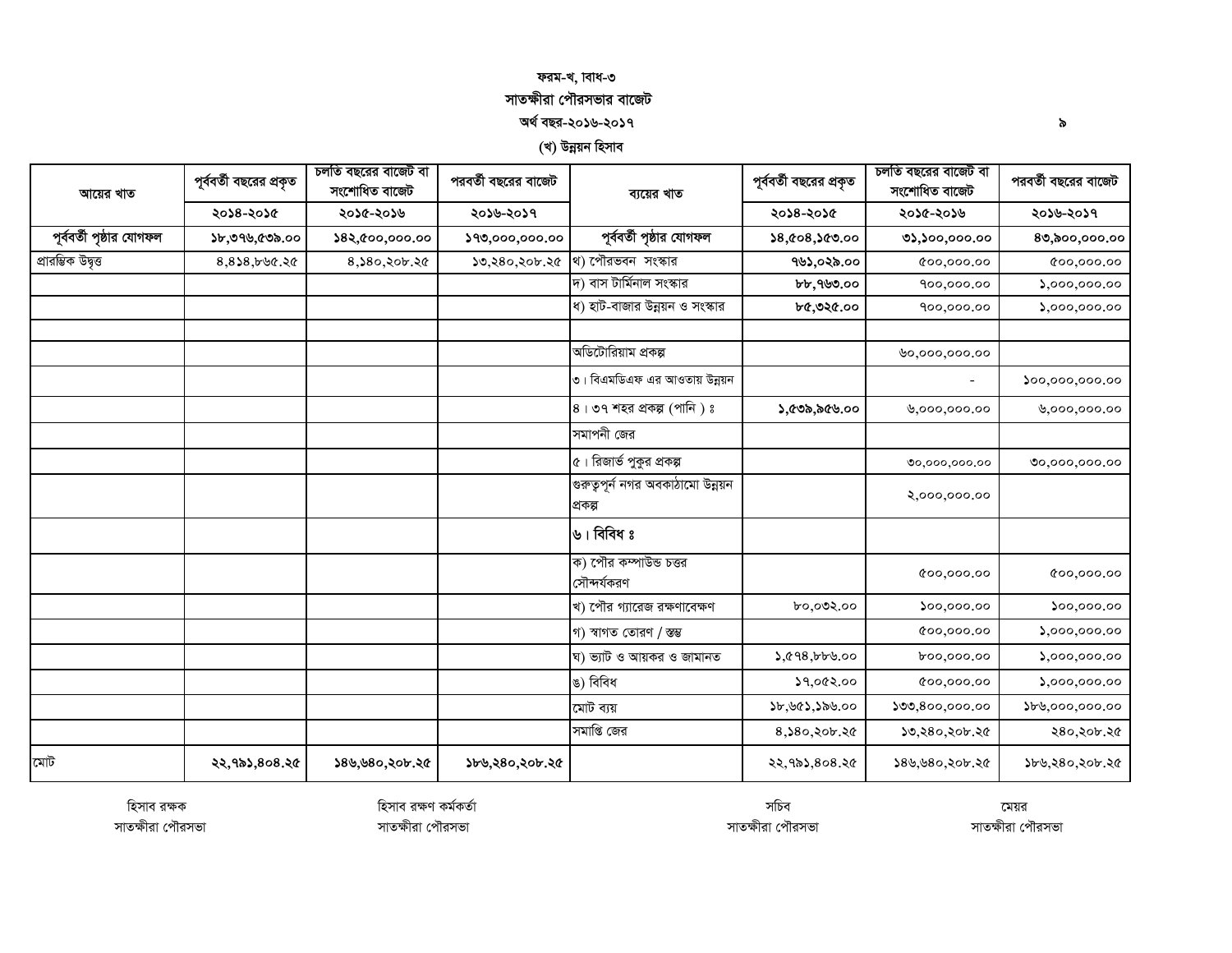### ফরম-খ, বিধি-৩ সাতক্ষীরা পৌরসভার বাজেট অৰ্থ বছর-২০১৬-২০১৭ (খ) উন্নয়ন হিসাব (প্ৰকল্প)

| আয়ের খাত                                      | পূর্ববর্তী বছরের প্রকৃত | চলতি বছরের বাজেট বা<br>সংশোধিত বাজেট | পরবর্তী বছরের বাজেট | ব্যয়ের খাত                                                                                                                                                                                                           | পূর্ববর্তী বছরের প্রকৃত | চলতি বছরের বাজেট বা<br>সংশোধিত বাজেট | পরবর্তী বছরের বাজেট |
|------------------------------------------------|-------------------------|--------------------------------------|---------------------|-----------------------------------------------------------------------------------------------------------------------------------------------------------------------------------------------------------------------|-------------------------|--------------------------------------|---------------------|
|                                                | ২০১৪-২০১৫               | ২০১৫-২০১৬                            | ২০১৬-২০১৭           |                                                                                                                                                                                                                       | ২০১৪-২০১৫               | ২০১৫-২০১৬                            | ২০১৬-২০১৭           |
| প্রাঃ উদ্বৃত্ত (আরপিএ) পূর্ত                   | 8,969,889.00            |                                      |                     |                                                                                                                                                                                                                       |                         |                                      |                     |
| প্রাঃউদ্বৃত্ত(আরপিএ)প্রশিক্ষণ                  | ১২,১৩৬.০০               |                                      |                     | ক) বেতন-ভাতা (জিওবি)                                                                                                                                                                                                  | 899,809.00              |                                      |                     |
| প্রারম্ভিক উদ্বৃত্ত (জিওবি)বেতন                | ১৫৫,৮৫৮.০০              |                                      |                     |                                                                                                                                                                                                                       |                         |                                      |                     |
| জিওবি বরাদ্দ প্রাপ্তি                          | ৩২১,৫৭৮.০০              |                                      |                     | খ) বিবিধ প্ৰশিক্ষণ/ সভা                                                                                                                                                                                               | ১২,১৩৬                  |                                      |                     |
| প্ৰারম্ভিক উদ্বৃত্ত (জিওবি)পূর্ত               | ৭৫৩.৫০                  |                                      |                     |                                                                                                                                                                                                                       |                         |                                      |                     |
| জিওবি বরাদ প্রাপ্তি পূর্ত                      | ১০,৭৫১,৪৫৭.০০           |                                      |                     | গ) কমিউনিটি ফিল্ড ওয়ার্কারদের<br>বেতন ভাতা                                                                                                                                                                           |                         |                                      |                     |
| আরপিএ বরাদ্দ প্রাপ্তি পূর্ত                    | ২৯,৫১৭,০৪১.০০           |                                      |                     |                                                                                                                                                                                                                       |                         |                                      |                     |
| ক) বিবিধ প্ৰশিক্ষণ/ সভা                        |                         |                                      |                     |                                                                                                                                                                                                                       |                         |                                      |                     |
| খ) কমিউনিটি ফিল্ড ওয়ার্কারদের<br>বেতন ভাতা    |                         |                                      |                     |                                                                                                                                                                                                                       |                         |                                      |                     |
| গ) ইউজিপ-২ প্রকল্পের<br>আওতায় বিভিন্ন উন্নয়ন |                         |                                      |                     | ঘ) ইউজিপ-২ প্রকল্পের আওতায়<br>বিভিন্ন অবকাঠামো উন্নযন ঃ<br>রাস্তা, ড্রেণ, ব্রিজ-কার্লভার্ট ইত্যাদি<br>নিৰ্মাণ ও পুনঃৰ্বাসন, পানি সরবরাহ<br>ব্যবস্থার উন্নয়ন, শহর সৌন্দর্য বর্ধন<br>সহ বিবিন্ন উন্নয়ন প্ৰকল্প গ্ৰহন | 80,029,388              |                                      |                     |
| মোট                                            | 80,050,990.00           |                                      |                     | মোট                                                                                                                                                                                                                   | 80,050,990.00           |                                      |                     |

 $\mathcal{S}^{\circ}$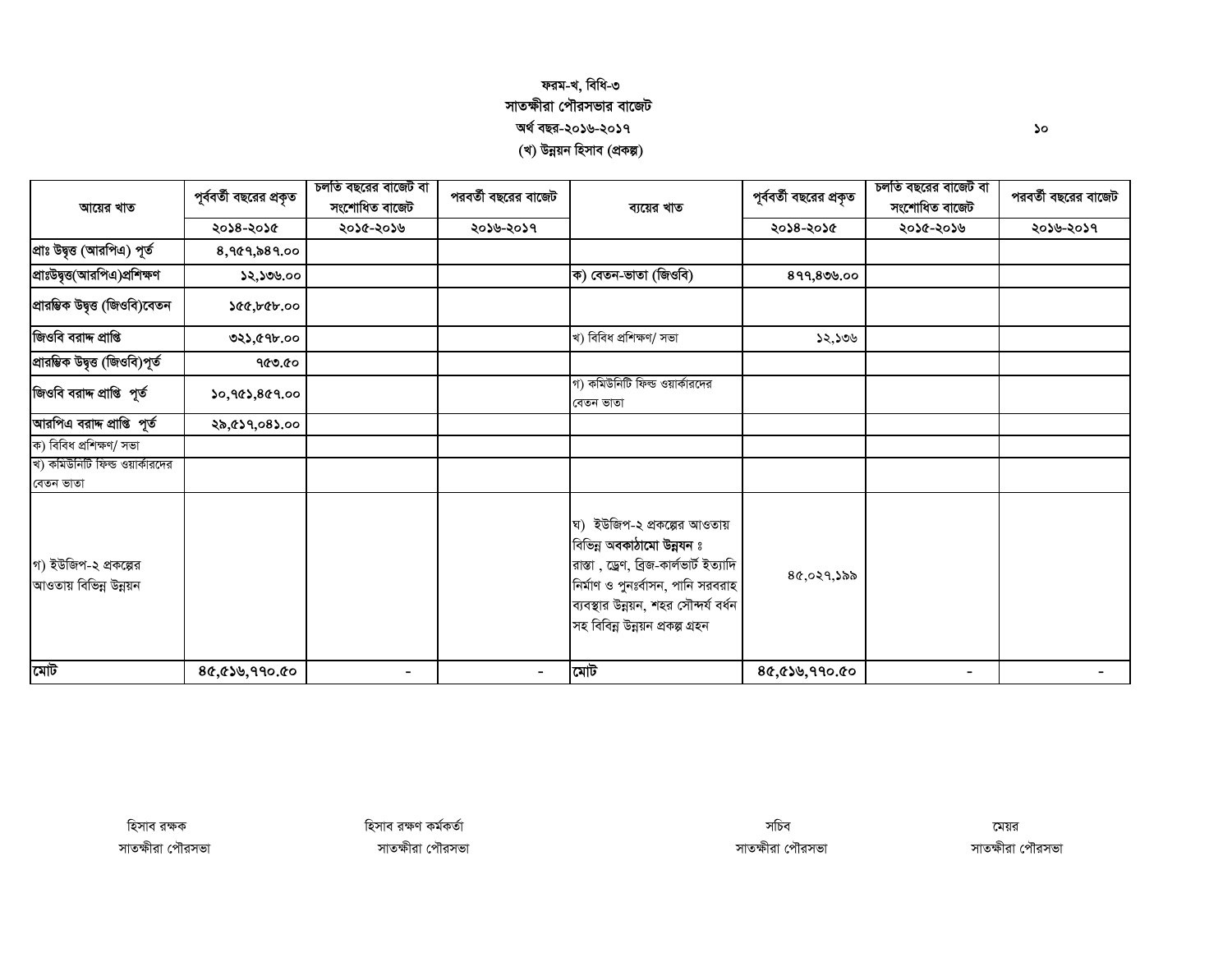### *dig-L, wewa-3*  সাতক্ষীরা পৌরসভার বাজেট

 *A\_© eQi-2016-2017 11*

*(খ) উন্নয়ন হিসাব (প্ৰকল্প)* 

| আয়ের খাত                                                    | পূর্ববর্তী বছরের প্রকৃত | চলতি বছরের বাজেট বা<br>সংশোধিত বাজেট | পরবর্তী বছরের বাজেট | ব্যয়ের খাত                                                | পূর্ববর্তী বছরের প্রকৃত | চলতি বছরের বাজেট বা<br>সংশোধিত বাজেট | পরবর্তী বছরের বাজেট |
|--------------------------------------------------------------|-------------------------|--------------------------------------|---------------------|------------------------------------------------------------|-------------------------|--------------------------------------|---------------------|
|                                                              | ২০১৪-২০১৫               | ২০১৫-২০১৬                            | ২০১৬-২০১৭           |                                                            | ২০১৪-২০১৫               | ২০১৫-২০১৬                            | ২০১৬-২০১৭           |
| পূর্ববর্তী পৃষ্ঠার যোগফল                                     | 80,00,990,00            |                                      |                     | পূর্ববর্তী পৃষ্ঠার যোগফল                                   | ৪৫,৫১৬,৭৭০.৫০           |                                      |                     |
|                                                              |                         |                                      |                     |                                                            |                         |                                      |                     |
| ১। কে এফ ডব্লিউ এর<br>অর্থায়নে উন্নয়ন প্রকল্প থোক          |                         |                                      | \$0,000,000.00      | ঙ) কে এফ ডব্লিউ এর অর্থায়নে<br>উন্নয়ন ব্যয় থোক          |                         |                                      | 0.000,000.00        |
| ২।জলবায়ু পরিবর্তন ট্রাস্ট<br>ফান্ডের আওতায় উন্নয়ন প্রকল্প |                         |                                      | 0,000,000.00        | ২।জলবায়ু পরিবর্তন ট্রাস্ট ফান্ডের<br>আওতায় উন্নয়ন ব্যয় |                         |                                      | 0,000,000,00        |
|                                                              |                         |                                      |                     |                                                            |                         |                                      |                     |
|                                                              |                         |                                      |                     |                                                            |                         |                                      |                     |
|                                                              |                         |                                      |                     |                                                            |                         |                                      |                     |
|                                                              |                         |                                      |                     |                                                            |                         |                                      |                     |
|                                                              |                         |                                      |                     |                                                            |                         |                                      |                     |
|                                                              |                         |                                      |                     |                                                            |                         |                                      |                     |
|                                                              |                         |                                      |                     |                                                            |                         |                                      |                     |
|                                                              |                         |                                      |                     |                                                            |                         |                                      |                     |
|                                                              |                         |                                      |                     | মোট উন্নয়ন ব্যয়                                          | 80,00,990.00            | $\overline{\phantom{a}}$             | ২০০,০০০,০০০.০০      |
|                                                              |                         |                                      |                     | ৫। সমাপনী স্থিতি                                           | $\blacksquare$          | $\overline{\phantom{a}}$             |                     |
| মোট                                                          | 80,050,990.00           |                                      | ২০০,০০০,০০০.০০      | মোট                                                        | 80,050,990.00           | $\overline{\phantom{0}}$             | ২০০,০০০,০০০.০০      |

*হি*সাব রক্ষক বিজেপি সামৰ সময়ৰ সময়ৰ সময়ৰ সময়ৰ সময়ৰ সময়ৰ সময়ৰ সময়ৰ সময়ৰ সময়ৰ সময়ৰ সময়ৰ সময়ৰ সময়ৰ সময়ৰ  *mvZÿxiv †c․imfv mvZÿxiv †c․imfv mvZÿxiv †c․imfv mvZÿxiv †c․imfv*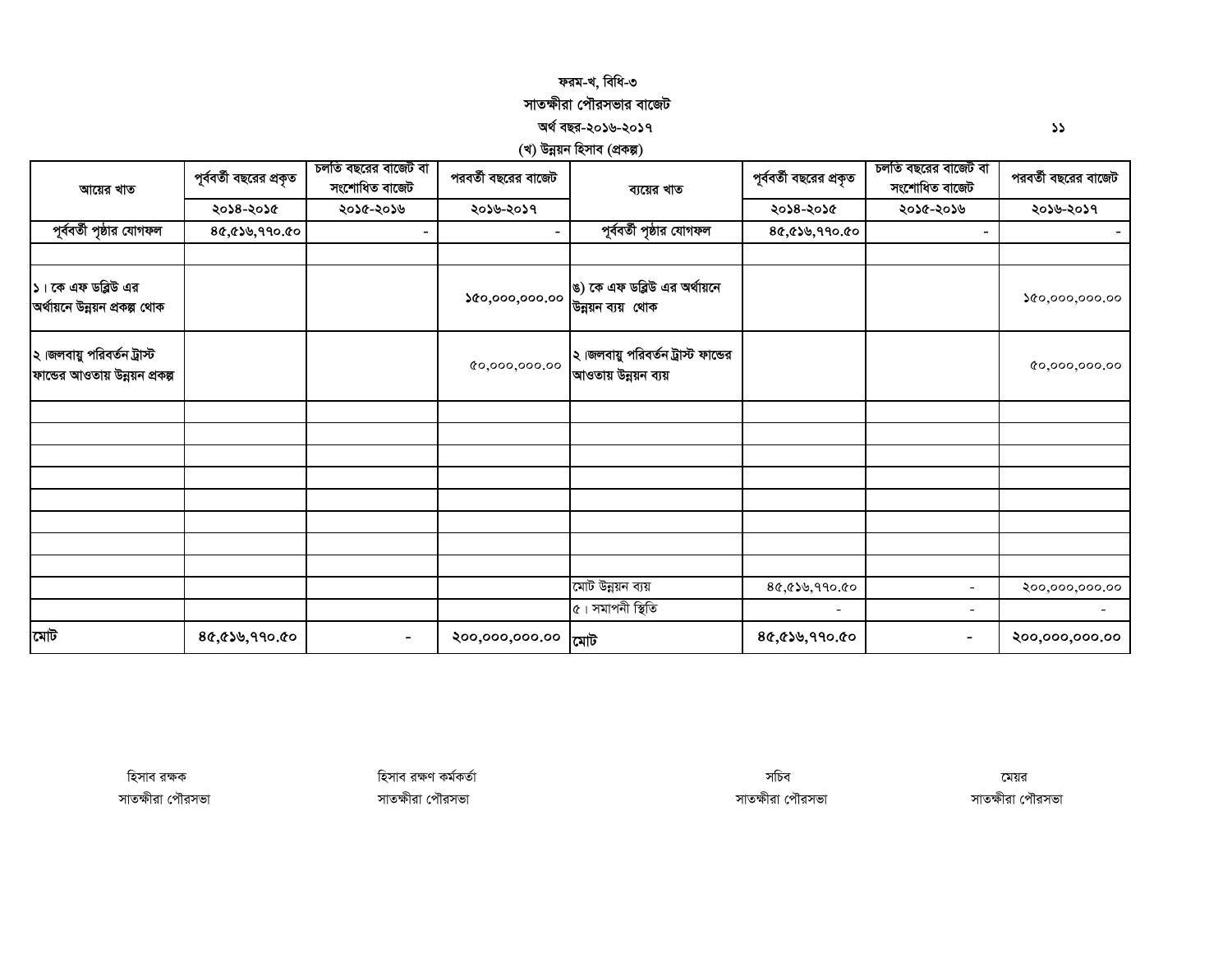## ফরম-খ, বিধি-৩ সাতক্ষীরা পৌরসভার বাজেট অৰ্থ বছর-২০১৬-২০১৭ (গ) মূলধন হিসাব (উপাংশ-১)

| আয়ের খাত                    | পূর্ববর্তী বছরের প্রকৃত | চলতি বছরের বাজেট বা<br>সংশোধিত বাজেট | পরবর্তী বছরের বাজেট<br>ব্যয়ের খাত |                      | পূর্ববর্তী বছরের প্রকৃত | চলতি বছরের বাজেট বা<br>সংশোধিত বাজেট | পরবর্তী বছরের বাজেট |
|------------------------------|-------------------------|--------------------------------------|------------------------------------|----------------------|-------------------------|--------------------------------------|---------------------|
|                              | ২০১৪-২০১৫               | ২০১৫-২০১৬                            | ২০১৬-২০১৭                          |                      | ২০১৪-২০১৫               | ২০১৫-২০১৬                            | ২০১৬-২০১৭           |
| $\mathcal{L}$ । ঋণ গ্রহণ     | $\circ$                 | ο                                    |                                    | ০ ২। গৃহীত ঋণ পরিশোধ | o                       | O                                    | $\circ$             |
| ২। প্ৰদত্ত ঋণ ফেরত প্রাপ্তি  | $\circ$                 | $\circ$                              |                                    | ০ ২। ঋণ প্ৰদান       | $\circ$                 | $\circ$                              | $\circ$             |
| $\circ$ । বিনিয়োগ হতে আয় ঃ |                         | 0                                    |                                    | ০ ৩। বিনিয়োগ প্রদান | $\circ$                 | o                                    | $\circ$             |
| ক) আনুতোষিক তহবিল            | ৮৬,৮৪২.০০               | ২০০,০০০.০০                           | 000,000.00                         | 8। আনুতোষিক প্ৰদান   |                         | 8,000,000.00                         | 8,000,000.00        |
| ৪।আনুতোষিক তহবিল প্ৰাপ্তি    | ২,৬৯৪,২৫১.০০            | 8,000,000.00                         | 0,000,000,00                       |                      |                         |                                      |                     |
| মোট প্ৰাপ্তি                 | ২,৭৮১,০৯৩.০০            | 8,২০০,০০০.০০                         | 0,000,000.00                       | মোট প্ৰদান           |                         | 8,000,000.00                         | 8,000,000.00        |
| প্ৰাঃ স্থিতি ঃ               | 33,800,293.00           | 38,330,088.00                        | ১৬,৪১৬,৩৬৪.০০                      | সমাপ্তি জের ঃ        | ১৪,২১৬,৩৬৪.০০           | ১৬,৪১৬,৩৬৪.০০                        | 19,919,008.00       |
|                              |                         |                                      |                                    |                      |                         |                                      |                     |
|                              |                         |                                      |                                    |                      |                         |                                      |                     |
|                              |                         |                                      |                                    |                      |                         |                                      |                     |
|                              |                         |                                      |                                    |                      |                         |                                      |                     |
| সৰ্বমোট                      | ১৪,২১৬,৩৬৪.০০           | 55,859,98.00                         | ২১,৭১৬,৩৬৪.০০                      | সৰ্বমোট              | ১৪,২১৬,৩৬৪.০০           | $$b,8$ ১৬,৩৬৪.০০                     | ২১,৭১৬,৩৬৪.০০       |

হিসাব রক্ষক সাতক্ষীরা পৌরসভা হিসাব রক্ষণ কর্মকর্তা সাতক্ষীরা পৌরসভা

সচিব সাতক্ষীরা পৌরসভা

মেয়র সাতক্ষীরা পৌরসভা

১২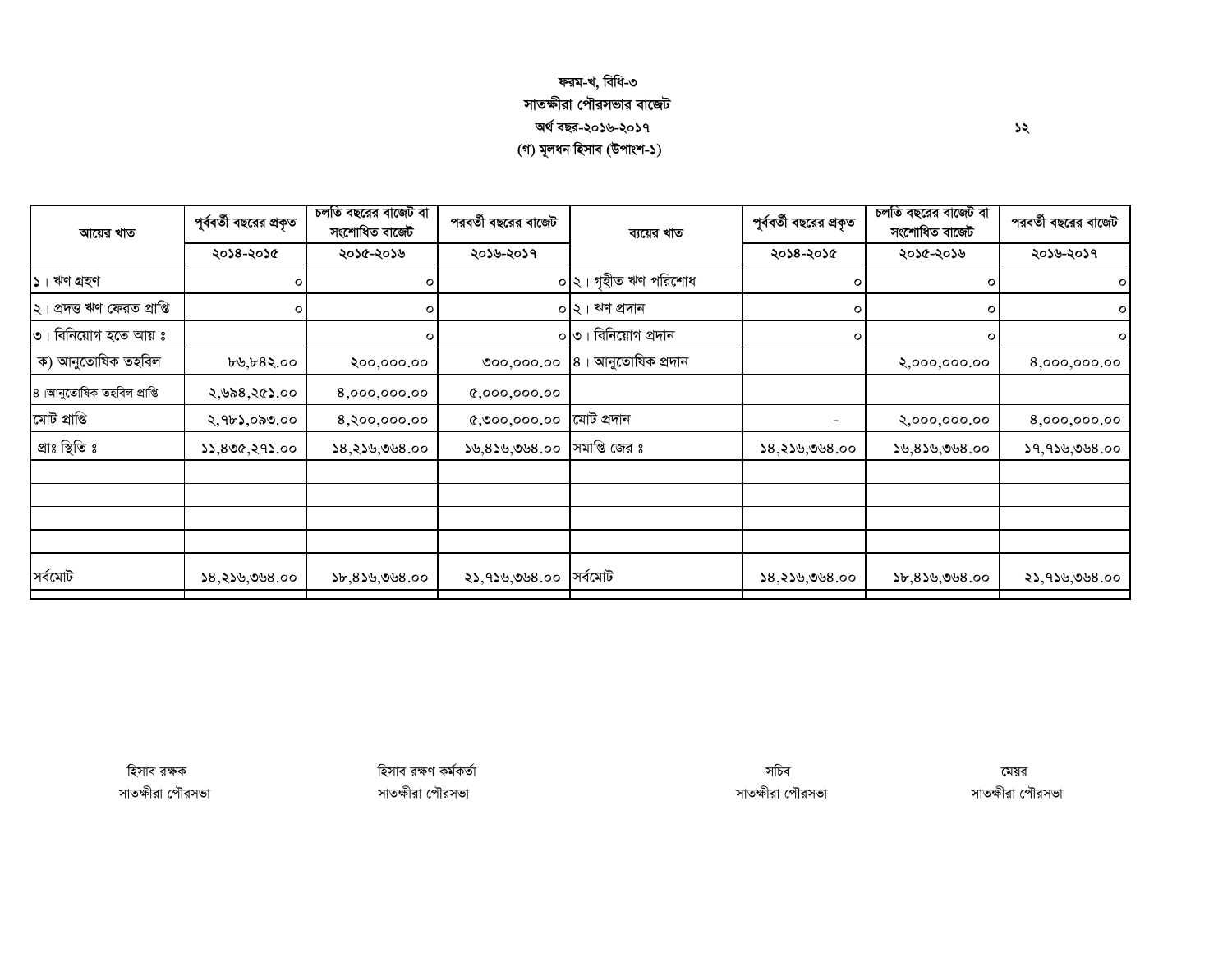## ফরম-খ, বিধি-৩ সাতক্ষীরা পৌরসভার বাজেট

#### অৰ্থ বছর-২০১৬-২০১৭

(গ) মূলধন হিসাব (উপাংশ-২)

| আয়ের খাত                    | পূর্ববর্তী বছরের প্রকৃত | চলতি বছরের বাজেট বা<br>সংশোধিত বাজেট | পরবর্তী বছরের বাজেট | ব্যয়ের খাত                   | পূর্ববর্তী বছরের প্রকৃত  | চলতি বছরের বাজেট বা<br>সংশোধিত বাজেট | পরবর্তী বছরের বাজেট |
|------------------------------|-------------------------|--------------------------------------|---------------------|-------------------------------|--------------------------|--------------------------------------|---------------------|
|                              | ২০১৪-২০১৫               | ২০১৫-২০১৬                            | ২০১৬-২০১৭           |                               | ২০১৪-২০১৫                | ২০১৫-২০১৬                            | ২০১৬-২০১৭           |
| $ S $ ঋণ গ্ৰহন               |                         | $\circ$                              |                     | ০  ২। গৃহীত ঋণ পরিশোধ         | $\circ$                  | $\circ$                              |                     |
| ২। প্ৰদত্ত ঋণ ফেরত প্রাপ্তি  |                         |                                      |                     | ২। ঋণ প্ৰদান                  |                          |                                      |                     |
| $\circ$ । বিনিয়োগ হতে আয় ঃ |                         |                                      |                     | $\circ$ । বিনিয়োগ করা        |                          |                                      |                     |
| ক) আনুতোষিক তহবিল            |                         |                                      |                     | ৪। আনুতোষিক প্ৰদান            | $\circ$                  | $\overline{\phantom{a}}$             |                     |
| খ) অবচয় তহবিল হতে           |                         |                                      |                     | ৫। অবচয তহবিল হতে প্ৰদান      |                          |                                      |                     |
| ৪।আনুতোষিক তহবিল প্ৰাপ্তি    | ৭৬৫,৪৭২.০৫              | $\lambda$ , boo, ooo. oo             | 8,000,000.00        | । ব্যাংক চাৰ্জ/অন্যান্য<br>৬। |                          |                                      |                     |
| ৫। অবচয় তহবিল প্ৰাপ্তি      |                         |                                      |                     |                               |                          |                                      |                     |
| মোট প্ৰাপ্তি                 | ৭৬৫,৪৭২.০৫              | $\lambda$ ,৬০০,০০০.০০                | 8,000,000.00        | মোট প্ৰদান                    | $\overline{\phantom{a}}$ | $\overline{\phantom{a}}$             |                     |
| প্ৰাঃ স্থিতি ঃ               | ৬,২৩৬,৫৩৪.৭৩            | 9,002,000.9                          | b, 902, 009.9b      | $9$ । সমাপ্তি জের ঃ           |                          |                                      |                     |
| াআনুতোষিক                    |                         |                                      |                     | আনুতোষিক                      | ৭,০০২,০০৬.৭৮             | ৮,৬০২,০০৬.৭৮                         | ১০,৬০২,০০৬.৭৮       |
| অবচয় তহবিল                  |                         |                                      |                     | অবচয় তহবিল                   |                          |                                      |                     |
|                              |                         |                                      |                     |                               |                          |                                      |                     |
|                              |                         |                                      |                     |                               |                          |                                      |                     |
| সৰ্বমোট                      | ৭,০০২,০০৬.৭৮            | ৮,৬০২,০০৬.৭৮                         | ১০,৬০২,০০৬.৭৮       | সৰ্বমোট                       | ৭,০০২,০০৬.৭৮             | ৮,৬০২,০০৬.৭৮                         | ১০,৬০২,০০৬.৭৮       |

হিসাব রক্ষক সাতক্ষীরা পৌরসভা হিসাব রক্ষণ কর্মকর্তা সাতক্ষীরা পৌরসভা

সচিব সাতক্ষীরা পৌরসভা

মেয়র সাতক্ষীরা পৌরসভা

১৩